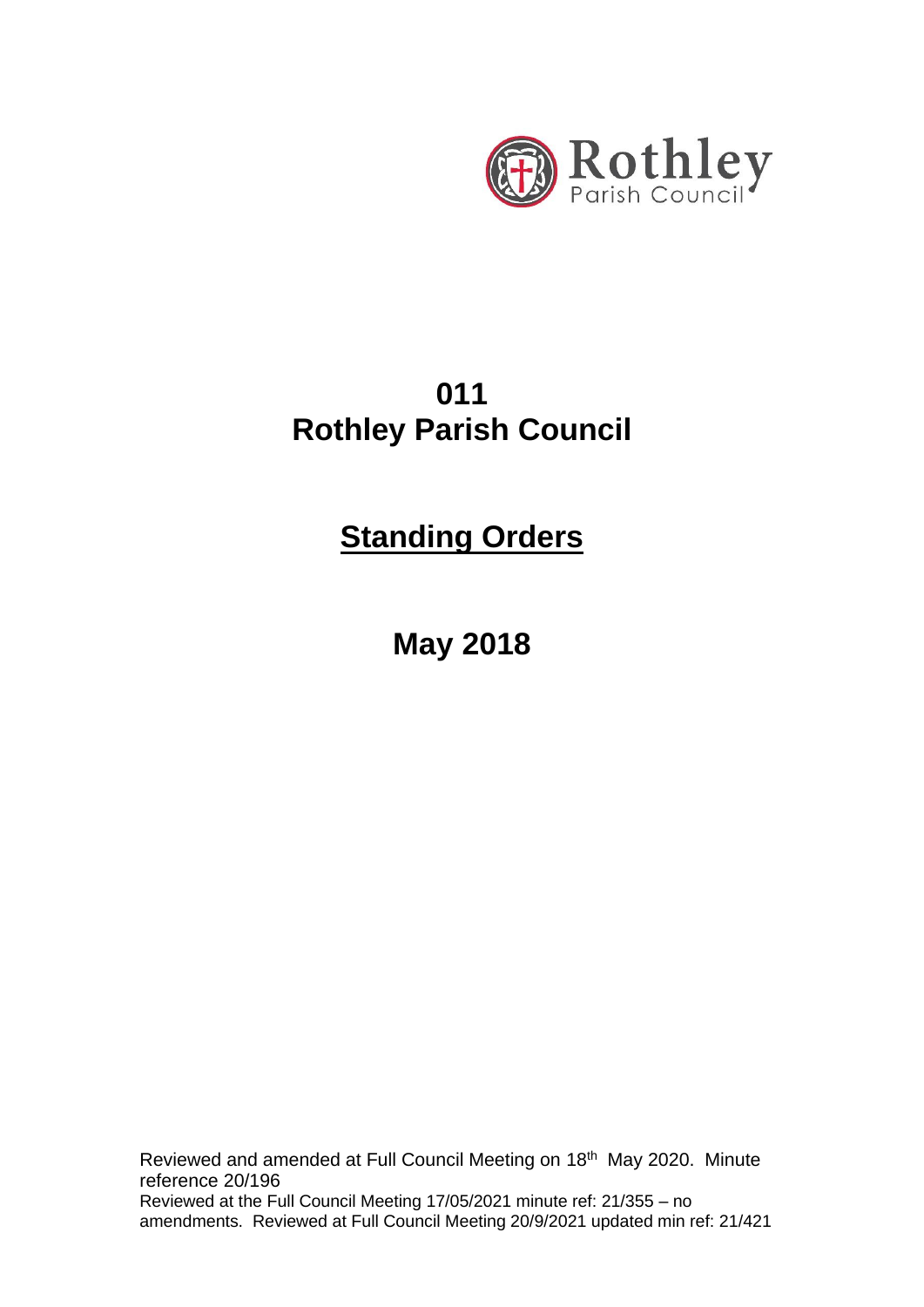| 1.             |                                                            |  |
|----------------|------------------------------------------------------------|--|
| 2.             |                                                            |  |
| 3 <sub>1</sub> |                                                            |  |
| 4.             |                                                            |  |
| 5.             |                                                            |  |
| 6.             | <b>EXTRAORDINARY MEETINGS OF THE COUNCIL.</b>              |  |
| 7.             |                                                            |  |
| 8.             |                                                            |  |
| 9.             | MOTIONS FOR A MEETING THAT REQUIRE WRITTEN NOTICE          |  |
|                | 10. MOTIONS AT A MEETING THAT DO NOT REQUIRE WRITTEN       |  |
|                |                                                            |  |
|                |                                                            |  |
|                |                                                            |  |
|                |                                                            |  |
|                |                                                            |  |
|                |                                                            |  |
|                |                                                            |  |
|                |                                                            |  |
|                |                                                            |  |
|                | 20. RESPONSIBILITIES TO PROVIDE INFORMATION 27             |  |
|                | 21. RESPONSIBILITIES UNDER DATA PROTECTION LEGISLATION  27 |  |
|                |                                                            |  |
|                |                                                            |  |
|                | 24. COMMUNICATING WITH DISTRICT AND COUNTY OR UNITARY      |  |
|                |                                                            |  |
|                |                                                            |  |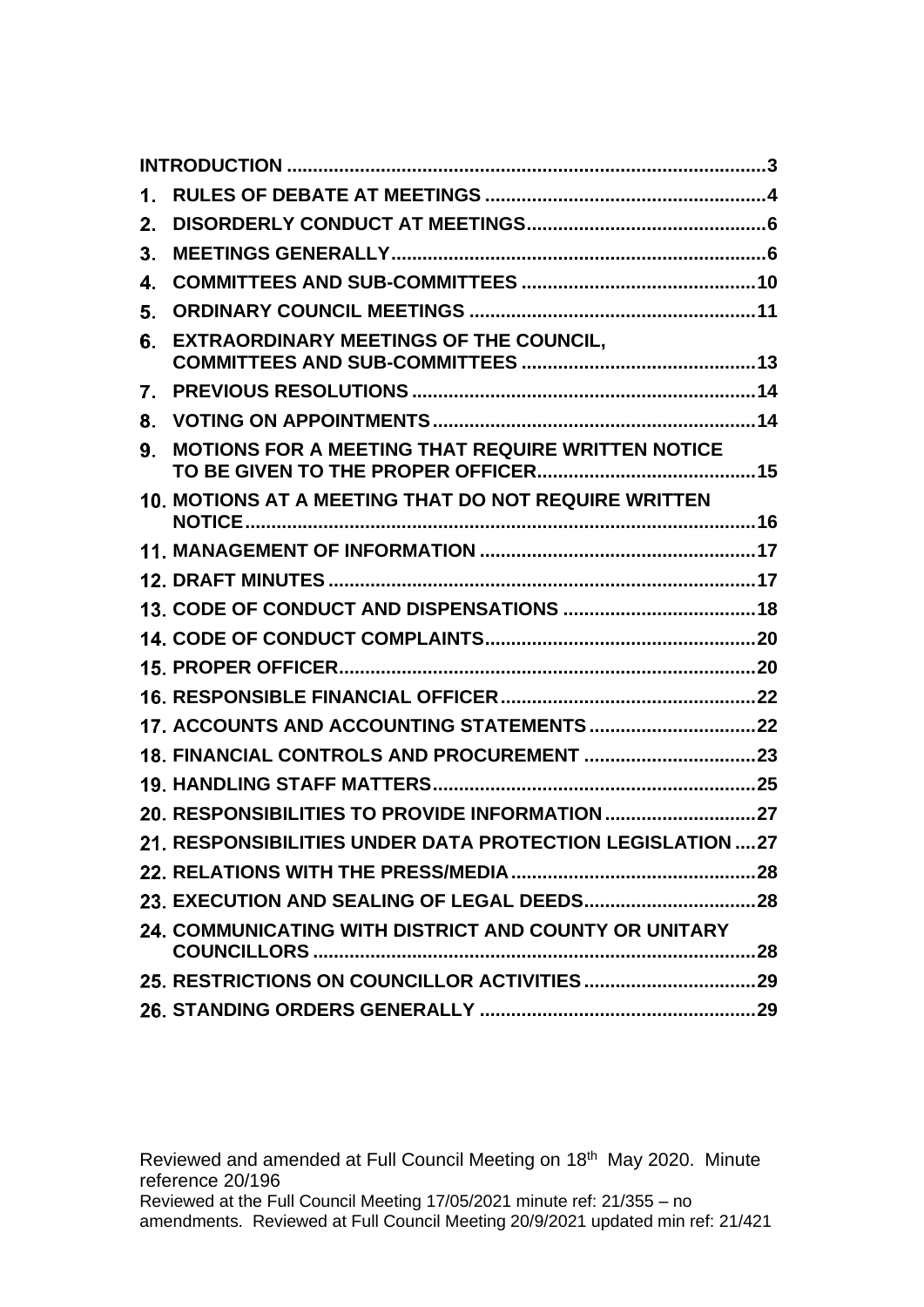# <span id="page-2-0"></span>**INTRODUCTION**

These Rothley Parish Council (RPCF) standing orders are based on an April 2018 update of the National Association of Local Council (NALC) model standing orders, the original version of which was contained in "Local Councils Explained" by Meera Tharmarajah (© 2013 NALC). This NALC update references new legislation introduced after 2013.

These standing orders do not include financial regulations. Financial regulations are standing orders to regulate and control the financial affairs and accounting procedures of a local council. The financial regulations, as opposed to the standing orders of a council, include most of the requirements relevant to the council's Responsible Financial Officer. RPC financial regulations are contained in a separate document.

The standing orders that are in bold type contain legal and statutory requirements. They have been adopted from the NALC model without change.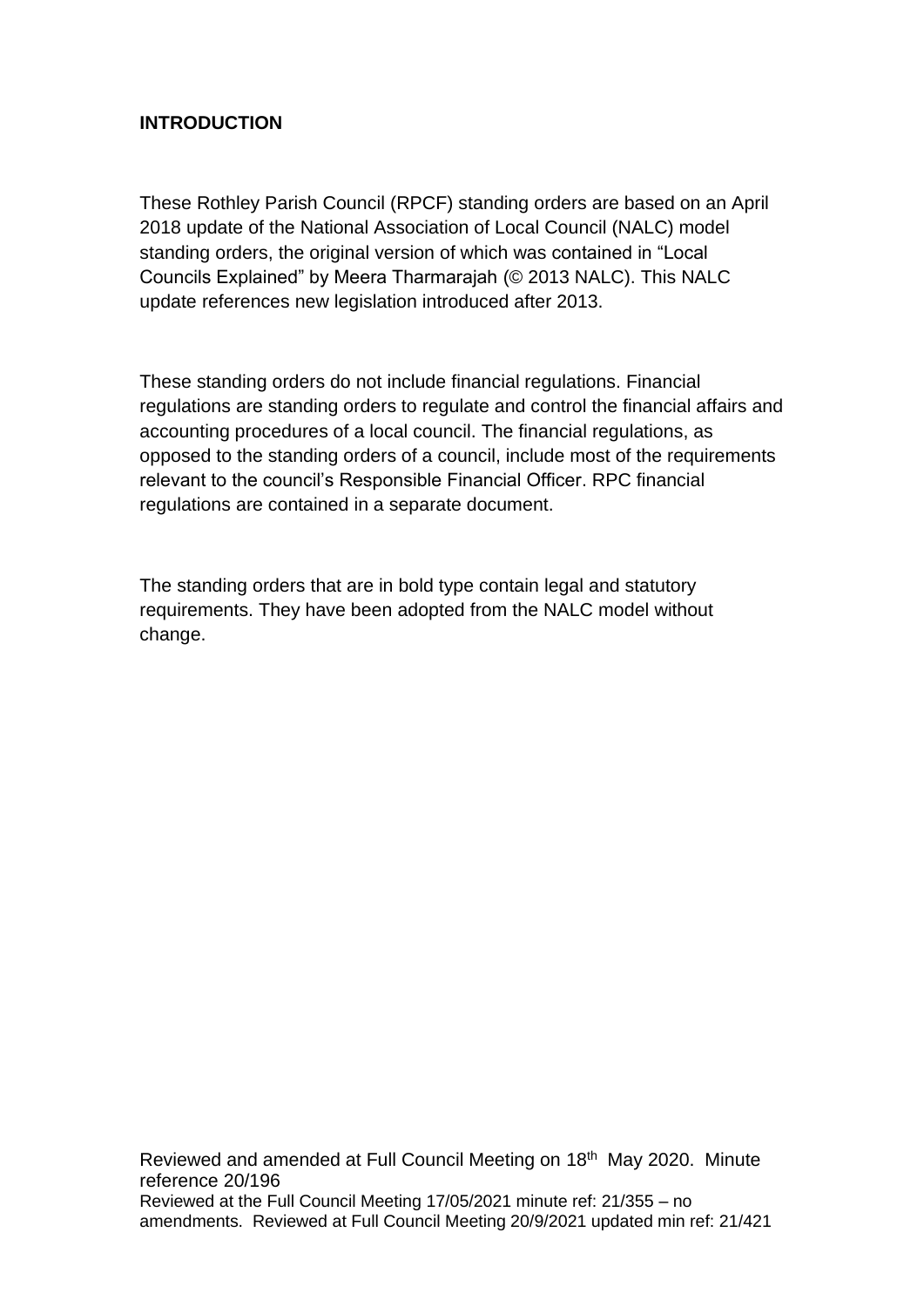#### <span id="page-3-0"></span>**RULES OF DEBATE AT MEETINGS**  $1.$

- a Motions on the agenda shall be considered in the order that they appear unless the order is changed at the discretion of the chairman of the meeting.
- b A motion (including an amendment) shall not be progressed unless it has been moved and seconded.
- c A motion on the agenda that is not moved by its proposer may be treated by the chairman of the meeting as withdrawn.
- d If a motion (including an amendment) has been seconded, it may be withdrawn by the proposer only with the consent of the seconder and the meeting.
- e An amendment is a proposal to remove or add words to a motion. It shall not negate the motion.
- f If an amendment to the original motion is carried, the original motion (as amended) becomes the substantive motion upon which further amendment(s) may be moved.
- g An amendment shall not be considered unless early verbal notice of it is given at the meeting and, if requested by the chairman of the meeting, is expressed in writing to the chairman.
- h A councillor may move an amendment to his own motion if agreed by the meeting. If a motion has already been seconded, the amendment shall be with the consent of the seconder and the meeting.
- i If there is more than one amendment to an original or substantive motion, the amendments shall be moved in the order directed by the chairman of the meeting.
- j Subject to standing order 1(k), only one amendment shall be moved and debated at a time, the order of which shall be directed by the chairman of the meeting.
- k One or more amendments may be discussed together if the chairman of the meeting considers this expedient but each amendment shall be voted upon separately.
- l A councillor may not move more than one amendment to an original or substantive motion.

Reviewed and amended at Full Council Meeting on 18<sup>th</sup> May 2020. Minute reference 20/196

Reviewed at the Full Council Meeting 17/05/2021 minute ref: 21/355 – no amendments. Reviewed at Full Council Meeting 20/9/2021 updated min ref: 21/421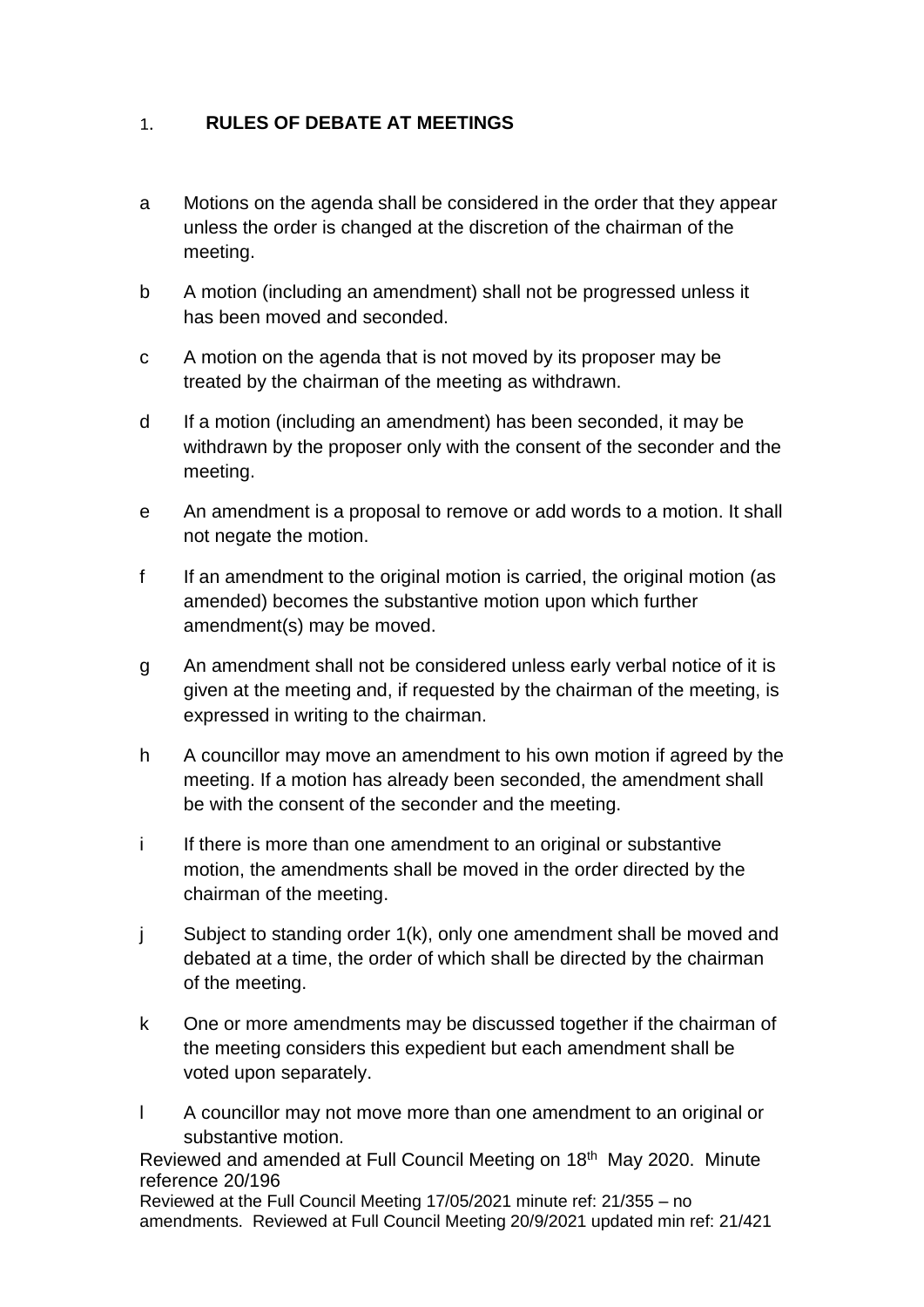- m The mover of an amendment has no right of reply at the end of debate on it.
- n Where a series of amendments to an original motion are carried, the mover of the original motion shall have a right of reply either at the end of debate on the first amendment or at the very end of debate on the final substantive motion immediately before it is put to the vote.
- o Unless permitted by the chairman of the meeting, a councillor may speak once in the debate on a motion except:
	- i. to speak on an amendment moved by another councillor;
	- ii. to move or speak on another amendment if the motion has been amended since he last spoke;
	- iii. to make a point of order;
	- iv. to give a personal explanation; or
	- v. to exercise a right of reply.
- p During the debate on a motion, a councillor may interrupt only on a point of order or a personal explanation and the councillor who was interrupted shall stop speaking. A councillor raising a point of order shall identify the standing order which he considers has been breached or specify the other irregularity in the proceedings of the meeting he is concerned by.
- q A point of order shall be decided by the chairman of the meeting and his decision shall be final.
- r When a motion is under debate, no other motion shall be moved except:
	- i. to amend the motion;
	- ii. to proceed to the next business;
	- iii. to adjourn the debate;
	- iv. to put the motion to a vote;
	- v. to ask a person to be no longer heard or to leave the meeting;
	- vi. to refer a motion to a committee or sub-committee for consideration;
	- vii. to exclude the public and press;

Reviewed and amended at Full Council Meeting on 18<sup>th</sup> May 2020. Minute reference 20/196

Reviewed at the Full Council Meeting 17/05/2021 minute ref: 21/355 – no amendments. Reviewed at Full Council Meeting 20/9/2021 updated min ref: 21/421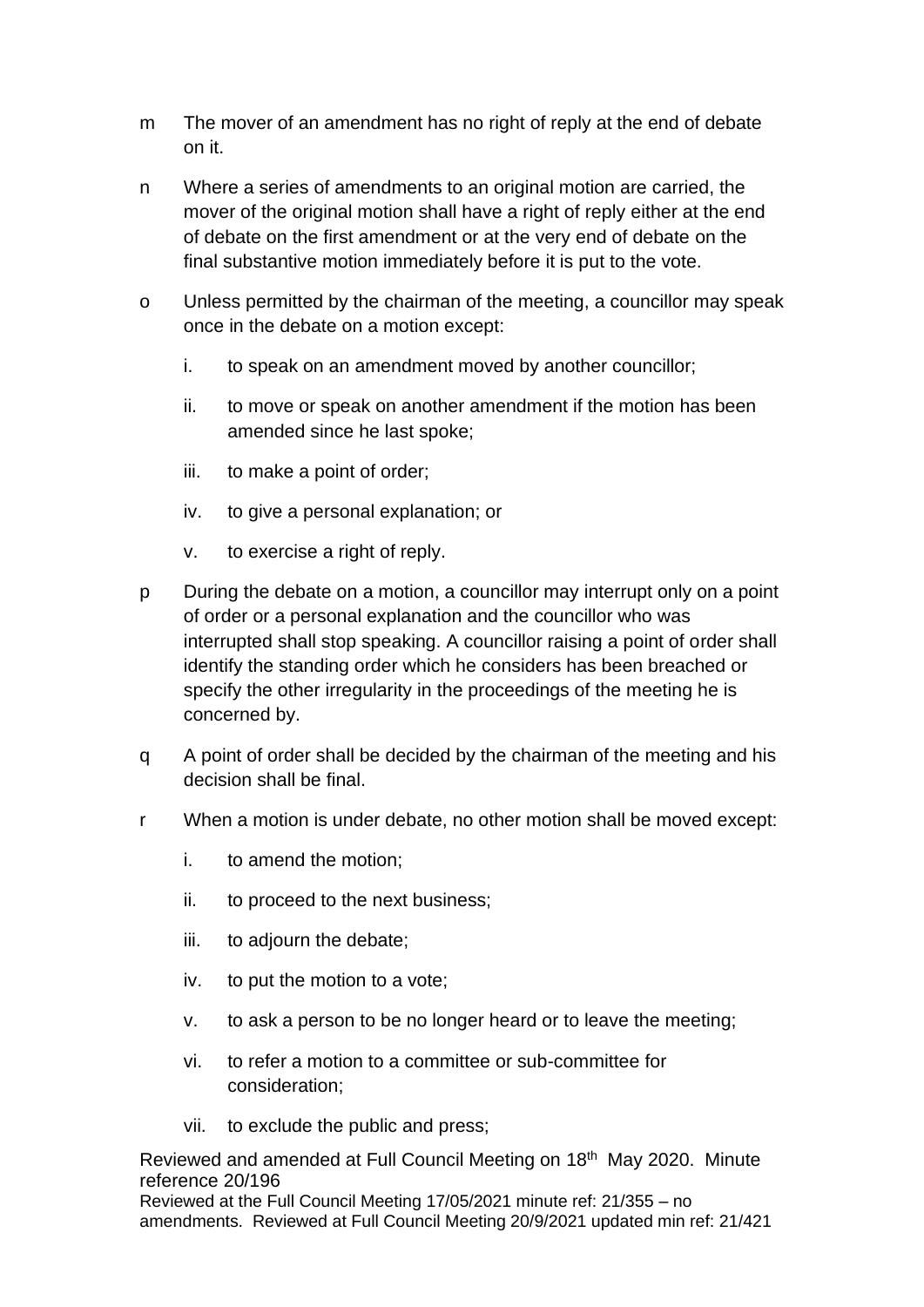- viii. to adjourn the meeting; or
- ix. to suspend particular standing order(s) excepting those which reflect mandatory statutory or legal requirements.
- s Before an original or substantive motion is put to the vote, the chairman of the meeting shall be satisfied that the motion has been sufficiently debated and that the mover of the motion under debate has exercised or waived his right of reply.
- t Excluding motions moved under standing order 1(r), the contributions or speeches by a councillor shall relate only to the motion under discussion and shall not exceed 5 minutes without the consent of the chairman of the meeting.

#### <span id="page-5-0"></span>**DISORDERLY CONDUCT AT MEETINGS**  $2<sub>1</sub>$

- a No person shall obstruct the transaction of business at a meeting or behave offensively or improperly. If this standing order is ignored, the chairman of the meeting shall request such person(s) to moderate or improve their conduct.
- b If person(s) disregard the request of the chairman of the meeting to moderate or improve their conduct, any councillor or the chairman of the meeting may move that the person be no longer heard or be excluded from the meeting. The motion, if seconded, shall be put to the vote without discussion.
- c If a resolution made under standing order 2(b) is ignored, the chairman of the meeting may take further reasonable steps to restore order or to progress the meeting. This may include temporarily suspending or closing the meeting.

#### <span id="page-5-1"></span>**MEETINGS GENERALLY**  $3<sub>1</sub>$

**Full Council meetings** Committee meetings Sub-committee meetings

# a **Meetings shall not take place in premises which at the time of the meeting are used for the supply of alcohol, unless no other**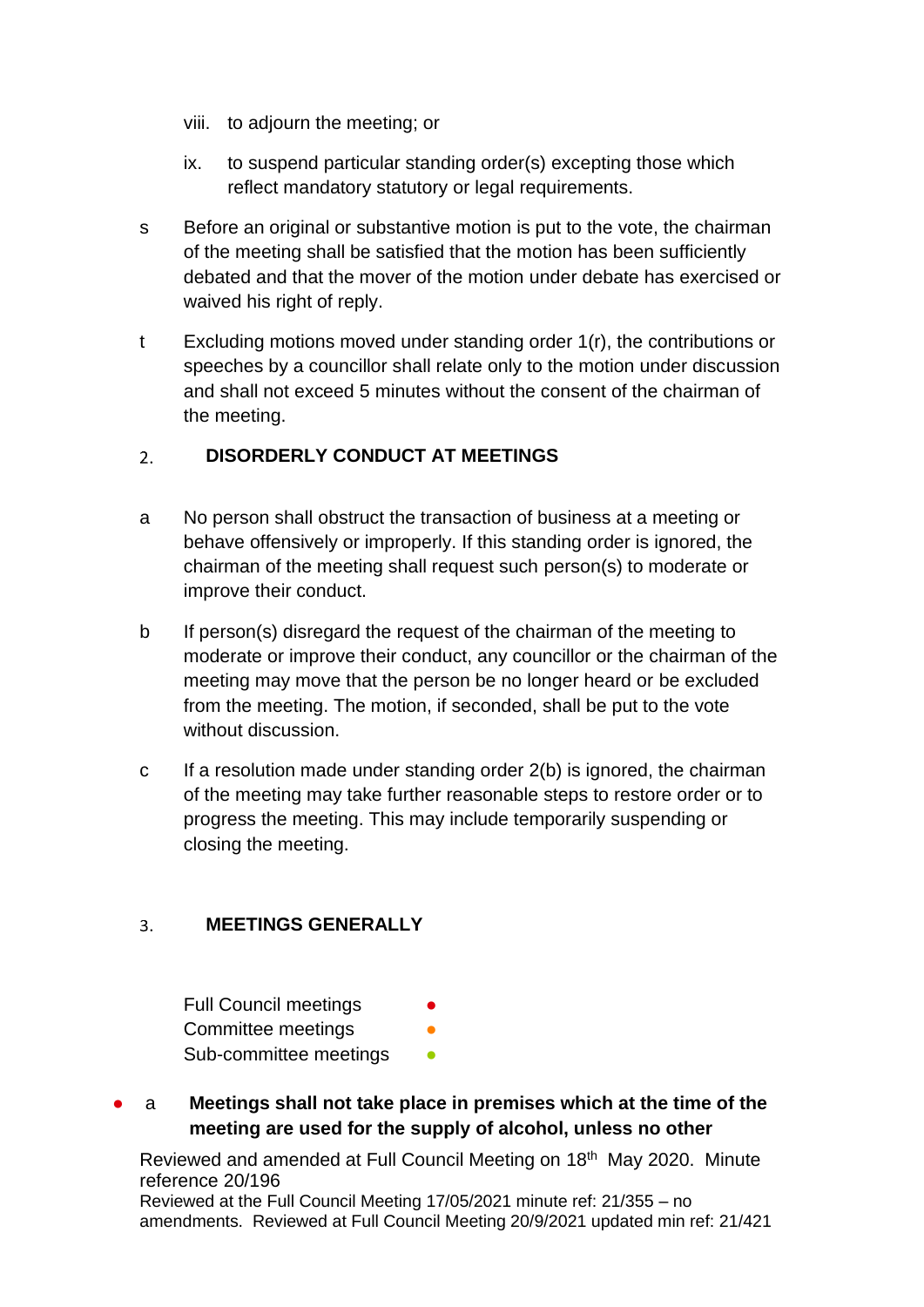**premises are available free of charge or at a reasonable cost.** 

- b **The minimum three clear days for notice of a meeting does not include the day on which notice was issued, the day of the meeting, a Sunday, a day of the Christmas break, a day of the Easter break or of a bank holiday or a day appointed for public thanksgiving or mourning.**
- c **The minimum three clear days' public notice for a meeting does not include the day on which the notice was issued or the day of the meeting unless the meeting is convened at shorter notice.**
- ● d **Meetings shall be open to the public unless their presence is prejudicial to the public interest by reason of the confidential nature of the business to be transacted or for other special reasons. The public's exclusion from part or all of a meeting shall be by a resolution which shall give reasons for the public's exclusion.**
	- e Members of the public may make representations, answer questions and give evidence at a meeting which they are entitled to attend in respect of the business on the agenda.
	- f The period of time designated for public participation at a meeting in accordance with standing order 3(e) shall not exceed 5 minutes unless directed by the chairman of the meeting.
	- g Subject to standing order 3(f), a member of the public shall not speak for more than 5 minutes.
	- h In accordance with standing order  $3(e)$ , a question shall not necessarily require a response at the meeting nor start a debate on the question. The chairman of the meeting may direct that a written or oral response be given.
	- i A person shall raise his hand when requesting to speak and stand when speaking (except when a person has a disability or is likely to suffer discomfort)]. The chairman of the meeting may at any time permit a person to be seated when speaking.
	- j A person who speaks at a meeting shall direct his comments to the chairman of the meeting.
	- k Only one person is permitted to speak at a time. If more than one person wants to speak, the chairman of the meeting shall direct the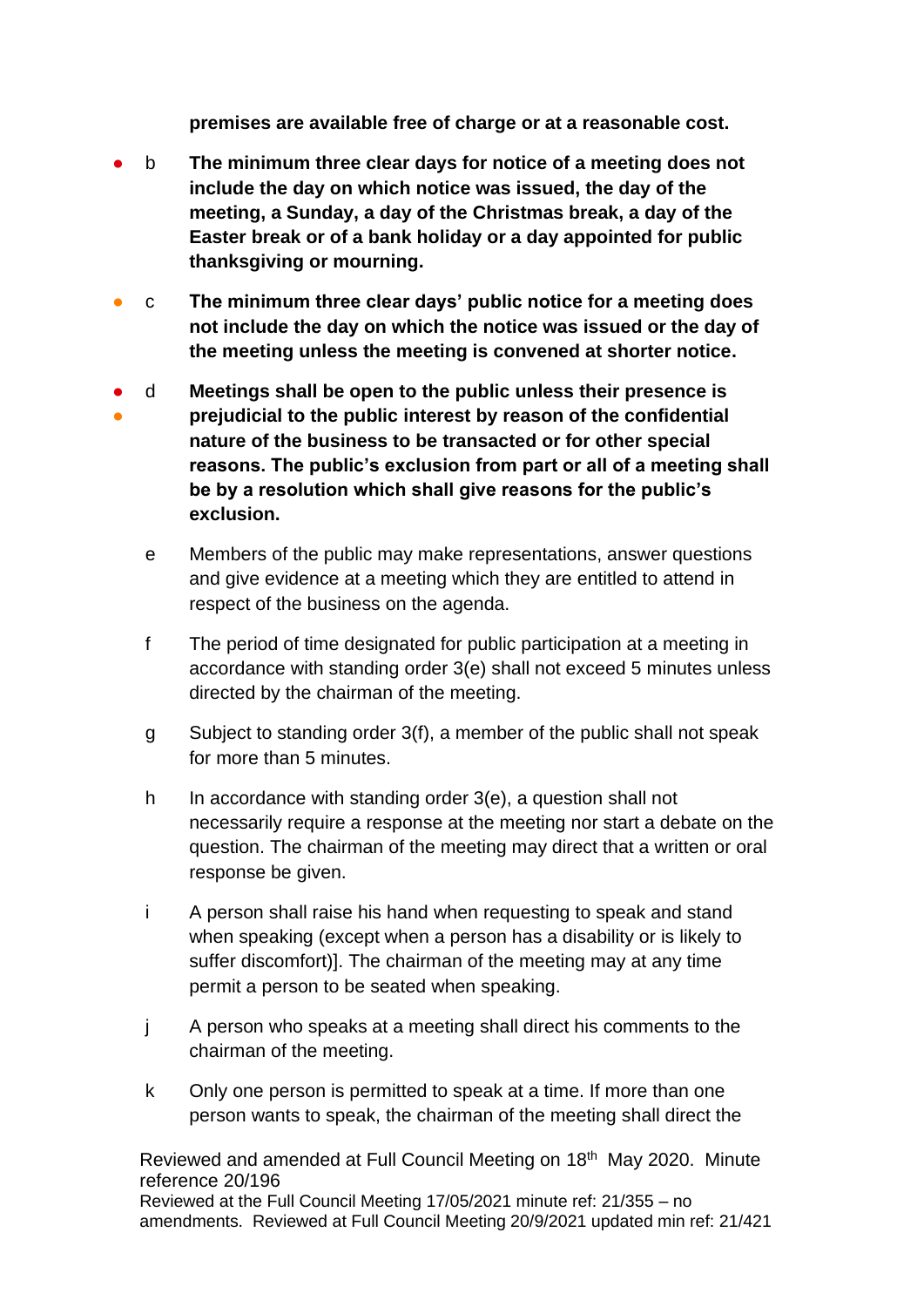order of speaking.

- l **Subject to standing order 3(m), a person who attends a meeting is**
- **permitted to report on the meeting whilst the meeting is open to the public. To "report" means to film, photograph, make an audio recording of meeting proceedings, use any other means for enabling persons not present to see or hear the meeting as it takes place or later or to report or to provide oral or written commentary about the meeting so that the report or commentary is available as the meeting takes place or later to persons not present.**
- ● m **A person present at a meeting may not provide an oral report or oral commentary about a meeting as it takes place without permission.**
- n **The press shall be provided with reasonable facilities for the**
- **taking of their report of all or part of a meeting at which they are entitled to be present.**
- o **Subject to standing orders which indicate otherwise, anything authorised or required to be done by, to or before the Chairman of the Council may in his absence be done by, to or before the Vice-Chairman of the Council.**
- p **The Chairman of the Council, if present, shall preside at a meeting. If the Chairman is absent from a meeting, the Vice-Chairman of the Council, if present, shall preside. If both the Chairman and the Vice-Chairman are absent from a meeting, a councillor as chosen by the councillors present at the meeting shall preside at the meeting.**
- ● q **Subject to a meeting being quorate, all questions at a meeting shall be decided by a majority of the councillors and non-**
- **councillors with voting rights present and voting.**
- r **The chairman of a meeting may give an original vote on any**
- **matter put to the vote, and in the case of an equality of votes may**
- **exercise his casting vote whether or not he gave an original vote.**

*See standing orders 5(h) and (i) for the different rules that apply in the election of the Chairman of the Council at the annual meeting of the Council.*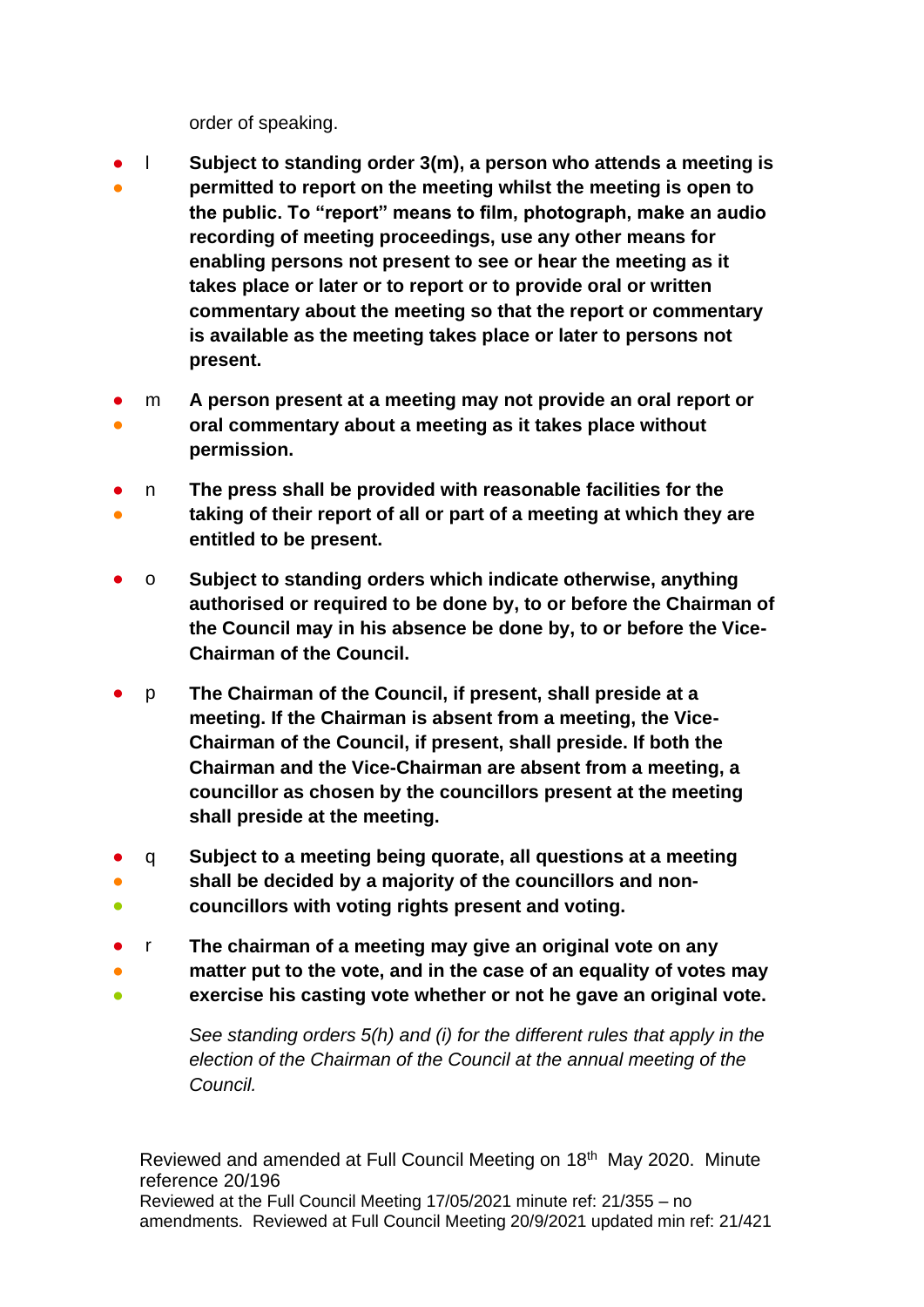- s Unless standing orders provide otherwise, voting on a question **shall be by a show of hands. At the request of a councillor, the voting on any question shall be recorded so as to show whether each councillor present and voting gave his vote for or against that question.** Such a request shall be made before moving on to the next item of business on the agenda.
	- t The minutes of a meeting shall include an accurate record of the following:
		- i. the time and place of the meeting;
		- ii. the names of councillors who are present and the names of councillors who are absent;
		- iii. interests that have been declared by councillors and noncouncillors with voting rights;
		- iv. the grant of dispensations (if any) to councillors and noncouncillors with voting rights;
		- v. whether a councillor or non-councillor with voting rights left the meeting when matters that they held interests in were being considered;
		- vi. if there was a public participation session; and
		- vii. the resolutions made.
- u **A councillor or a non-councillor with voting rights who has a**
- ● **disclosable pecuniary interest or another interest as set out in the Council's code of conduct in a matter being considered at a meeting is subject to statutory limitations or restrictions under the code on his right to participate and vote on that matter.**
- v **No business may be transacted at a meeting unless at least onethird of the whole number of members of the Council are present and in no case shall the quorum of a meeting be less than three.**

*See standing order 4d(viii) for the quorum of a committee or subcommittee meeting.*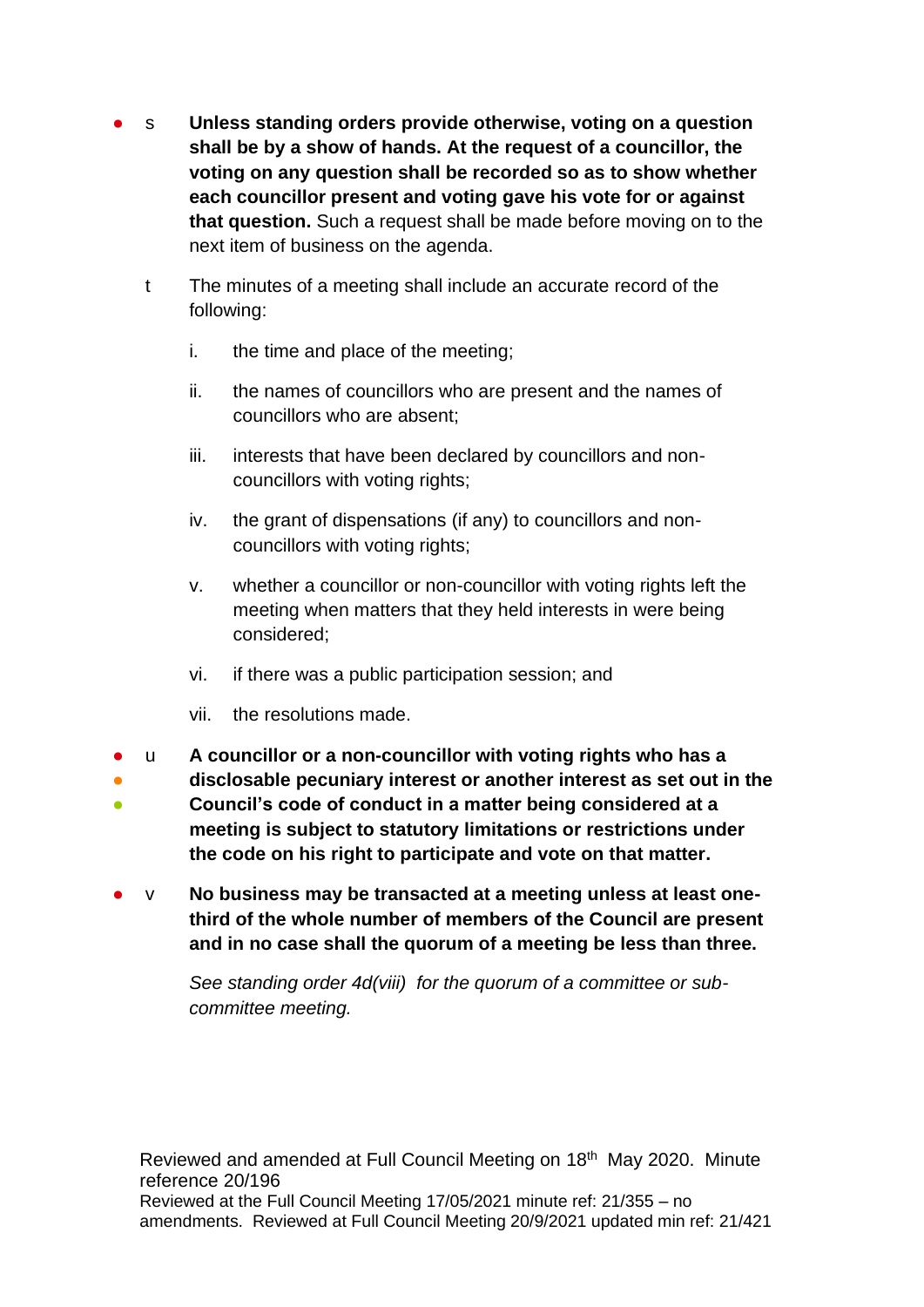- $\bullet$ w **If a meeting is or becomes inquorate no business shall be**
- ● **transacted** and the meeting shall be closed. The business on the agenda for the meeting shall be adjourned to another meeting.
	- x A meeting shall not exceed a period of 2 hours.

#### <span id="page-9-0"></span> $\mathbf{4}$ . **COMMITTEES AND SUB-COMMITTEES**

- a **Unless the Council determines otherwise, a committee may appoint a sub-committee whose terms of reference and members shall be determined by the committee.**
- b **The members of a committee may include non-councillors unless it is a committee which regulates and controls the finances of the Council.**
- c **Unless the Council determines otherwise, all the members of an advisory committee and a sub-committee of the advisory committee may be non-councillors.**
- d The Council may appoint standing committees or other committees as may be necessary, and:
	- i. shall determine their terms of reference;
	- ii. shall determine the number and time of the ordinary meetings of a standing committee up until the date of the next annual meeting of the Council;
	- iii. shall permit a committee, other than in respect of the ordinary meetings of a committee, to determine the number and time of its meetings;
	- iv. shall, subject to standing orders 4(b) and (c), appoint and determine the terms of office of members of such a committee;
	- v. may, subject to standing orders 4(b) and (c), appoint and determine the terms of office of the substitute members to a committee whose role is to replace the ordinary members at a meeting of a committee if the ordinary members of the committee confirm to the Proper Officer 7 days before the meeting that they are unable to attend;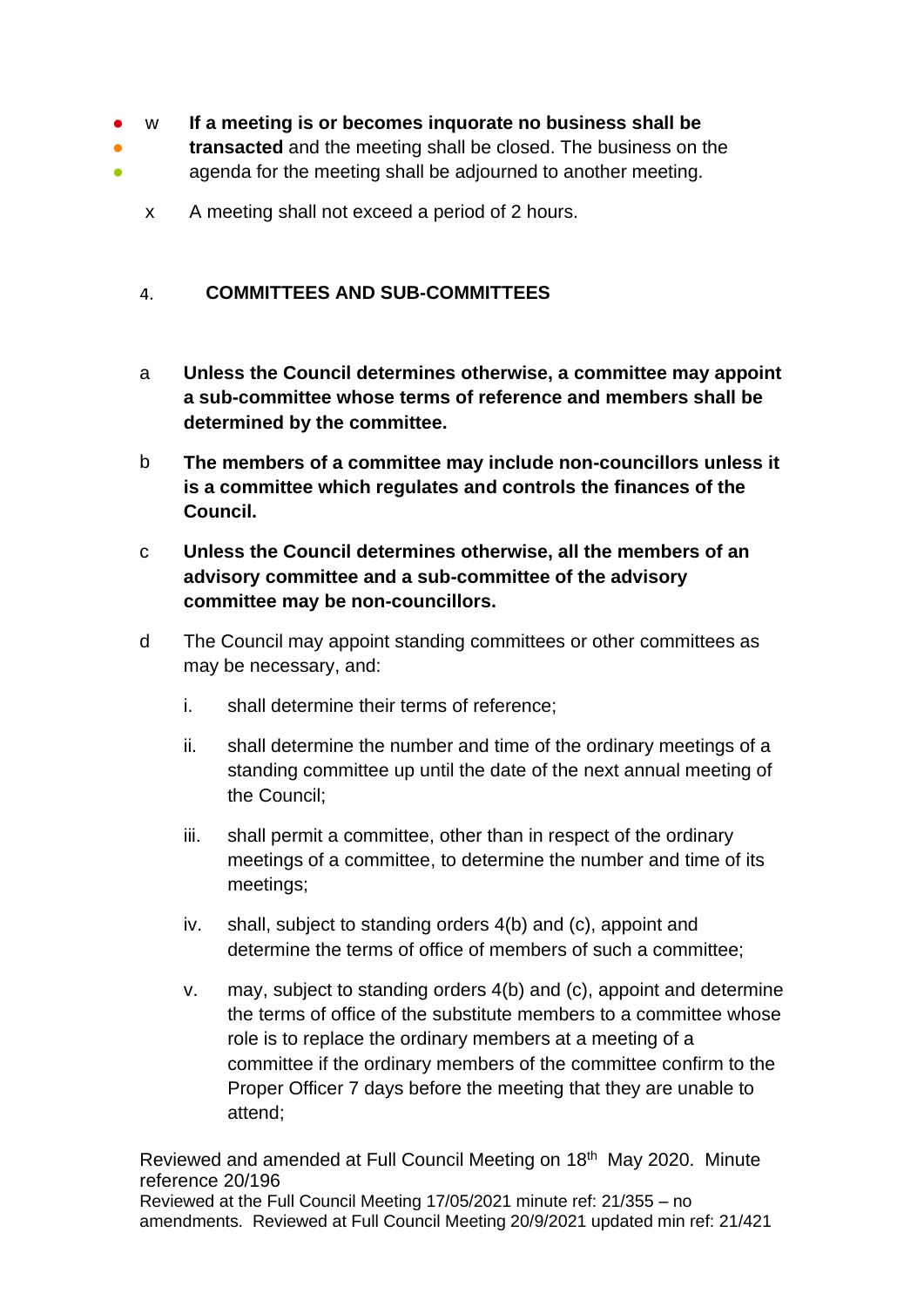- vi. shall, after it has appointed the members of a standing committee, appoint the chairman of the standing committee;
- vii. shall permit a committee other than a standing committee, to appoint its own chairman at the first meeting of the committee;
- viii. shall determine the place, notice requirements and quorum for a meeting of a committee and a sub-committee which, in both cases, shall be no less than three;
- ix. shall determine if the public may participate at a meeting of a committee;
- x. shall determine if the public and press are permitted to attend the meetings of a sub-committee and also the advance public notice requirements, if any, required for the meetings of a sub-committee;
- xi. shall determine if the public may participate at a meeting of a subcommittee that they are permitted to attend; and
- xii. may dissolve a committee or a sub-committee.

#### <span id="page-10-0"></span>**ORDINARY COUNCIL MEETINGS**   $5 -$

- a **In an election year, the annual meeting of the Council shall be held on or within 14 days following the day on which the councillors elected take office.**
- b **In a year which is not an election year, the annual meeting of the Council shall be held on such day in May as the Council decides.**
- c **If no other time is fixed, the annual meeting of the Council shall take place at 7.30pm.**
- d **In addition to the annual meeting of the Council, at least three other ordinary meetings shall be held in each year on such dates and times as the Council decides.**
- e **The first business conducted at the annual meeting of the Council shall be the election of the Chairman and Vice-Chairman of the Council.**
- f **The Chairman of the Council, unless he has resigned or becomes**

Reviewed and amended at Full Council Meeting on 18<sup>th</sup> May 2020. Minute reference 20/196 Reviewed at the Full Council Meeting 17/05/2021 minute ref: 21/355 – no

amendments. Reviewed at Full Council Meeting 20/9/2021 updated min ref: 21/421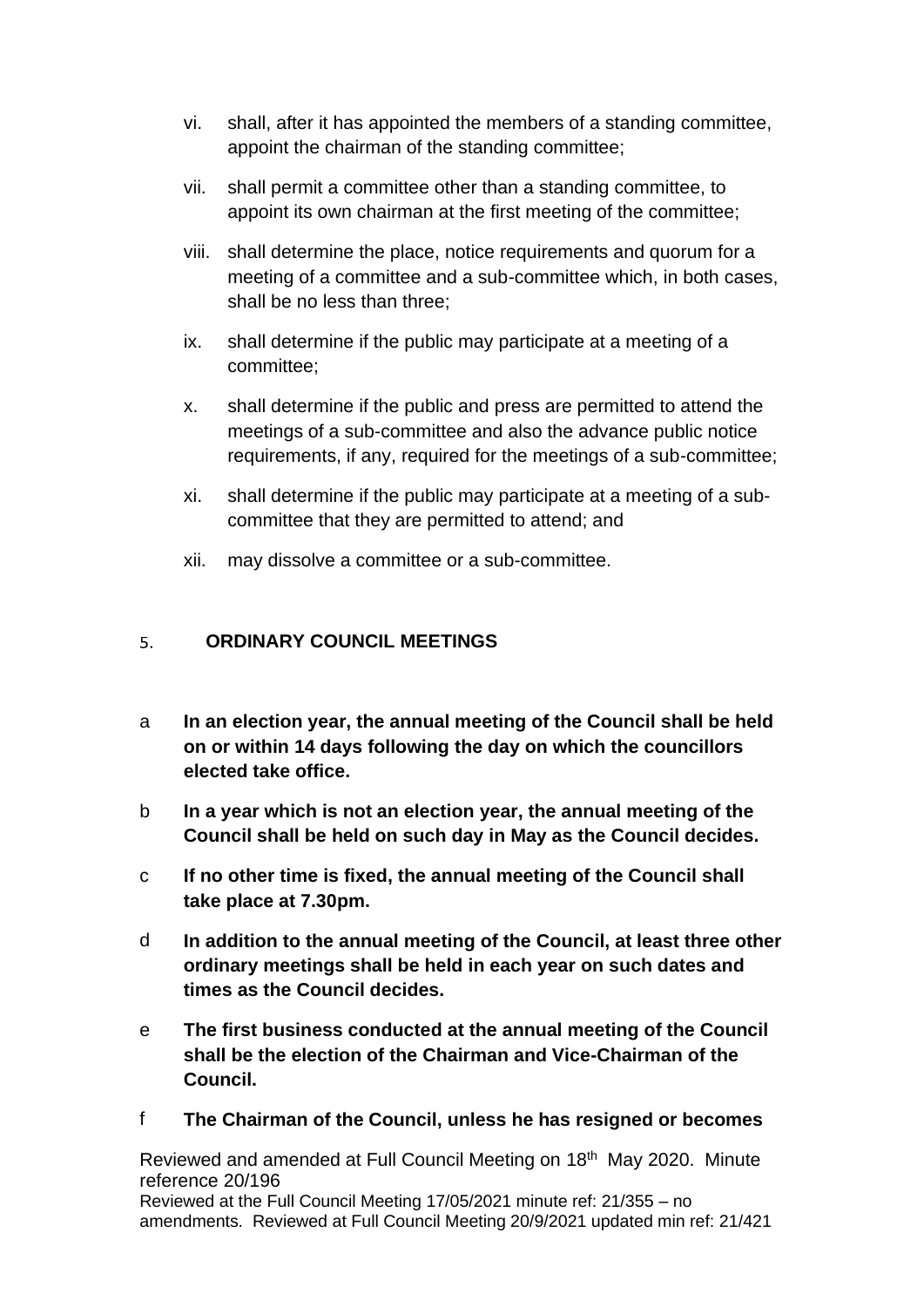**disqualified, shall continue in office and preside at the annual meeting until his successor is elected at the next annual meeting of the Council.** 

- g **The Vice-Chairman of the Council, unless he resigns or becomes disqualified, shall hold office until immediately after the election of the Chairman of the Council at the next annual meeting of the Council.**
- h **In an election year, if the current Chairman of the Council has not been re-elected as a member of the Council, he shall preside at the annual meeting until a successor Chairman of the Council has been elected. The current Chairman of the Council shall not have an original vote in respect of the election of the new Chairman of the Council but shall give a casting vote in the case of an equality of votes.**
- i **In an election year, if the current Chairman of the Council has been re-elected as a member of the Council, he shall preside at the annual meeting until a new Chairman of the Council has been elected. He may exercise an original vote in respect of the election of the new Chairman of the Council and shall give a casting vote in the case of an equality of votes.**
- j Following the election of the Chairman of the Council and Vice-Chairman of the Council at the annual meeting, the business shall include:
	- i. **In an election year, delivery by the Chairman of the Council and councillors of their acceptance of office forms unless the Council resolves for this to be done at a later date. In a year which is not an election year, delivery by the Chairman of the Council of his acceptance of office form unless the Council resolves for this to be done at a later date;**
	- ii. Confirmation of the accuracy of the minutes of the last meeting of the Council;
	- iii. Receipt of the minutes of the last meeting of a committee;
	- iv. Consideration of the recommendations made by a committee;
	- v. Review of delegation arrangements to committees, subcommittees, staff and other local authorities;
	- vi. Review of the terms of reference for committees;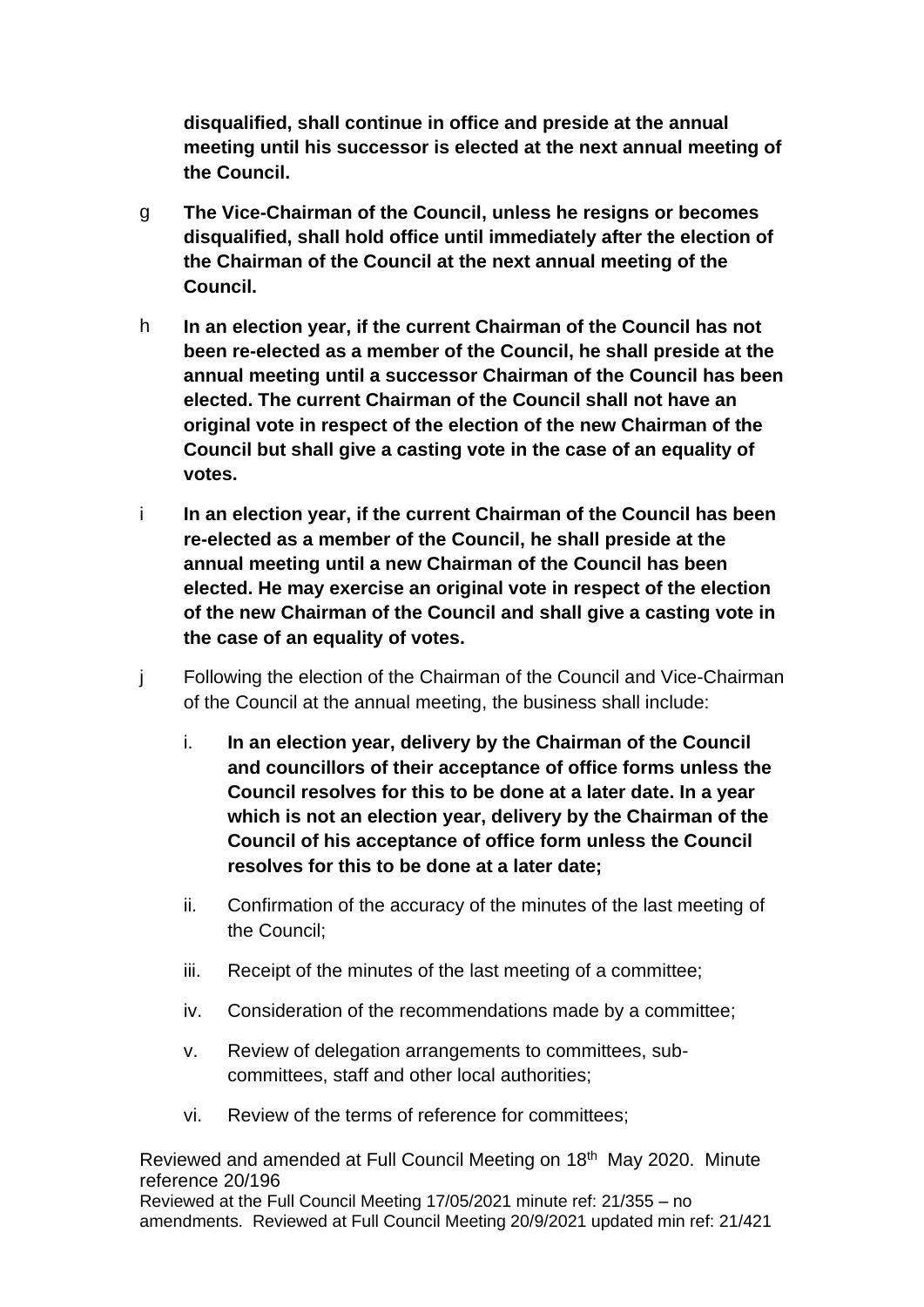- vii. Appointment of members to existing committees;
- viii. Appointment of any new committees in accordance with standing order 4;
- ix. Review and adoption of appropriate standing orders and financial regulations;
- x. Review of arrangements (including legal agreements) with other local authorities, not-for-profit bodies and businesses.
- xi. Review of representation on or work with external bodies and arrangements for reporting back;
- xii. In an election year, to make arrangements with a view to the Council becoming eligible to exercise the general power of competence in the future;
- xiii. Review of inventory of land and other assets including buildings and office equipment;
- xiv. Confirmation of arrangements for insurance cover in respect of all insurable risks;
- xv. Review of the Council's and/or staff subscriptions to other bodies;
- xvi. Review of the Council's complaints procedure;
- xvii. Review of the Council's policies, procedures and practices in respect of its obligations under freedom of information and data protection legislation (*see also standing orders 11, 20 and 21*);
- xviii. Review of the Council's policy for dealing with the press/media;
- xix. Review of the Council's employment policies and procedures;
- xx. Review of the Council's expenditure incurred under s.137 of the Local Government Act 1972 or the general power of competence.
- xxi. Determining the time and place of ordinary meetings of the Council up to and including the next annual meeting of the Council.

### <span id="page-12-0"></span>6. **EXTRAORDINARY MEETINGS OF THE COUNCIL, COMMITTEES AND SUB-COMMITTEES**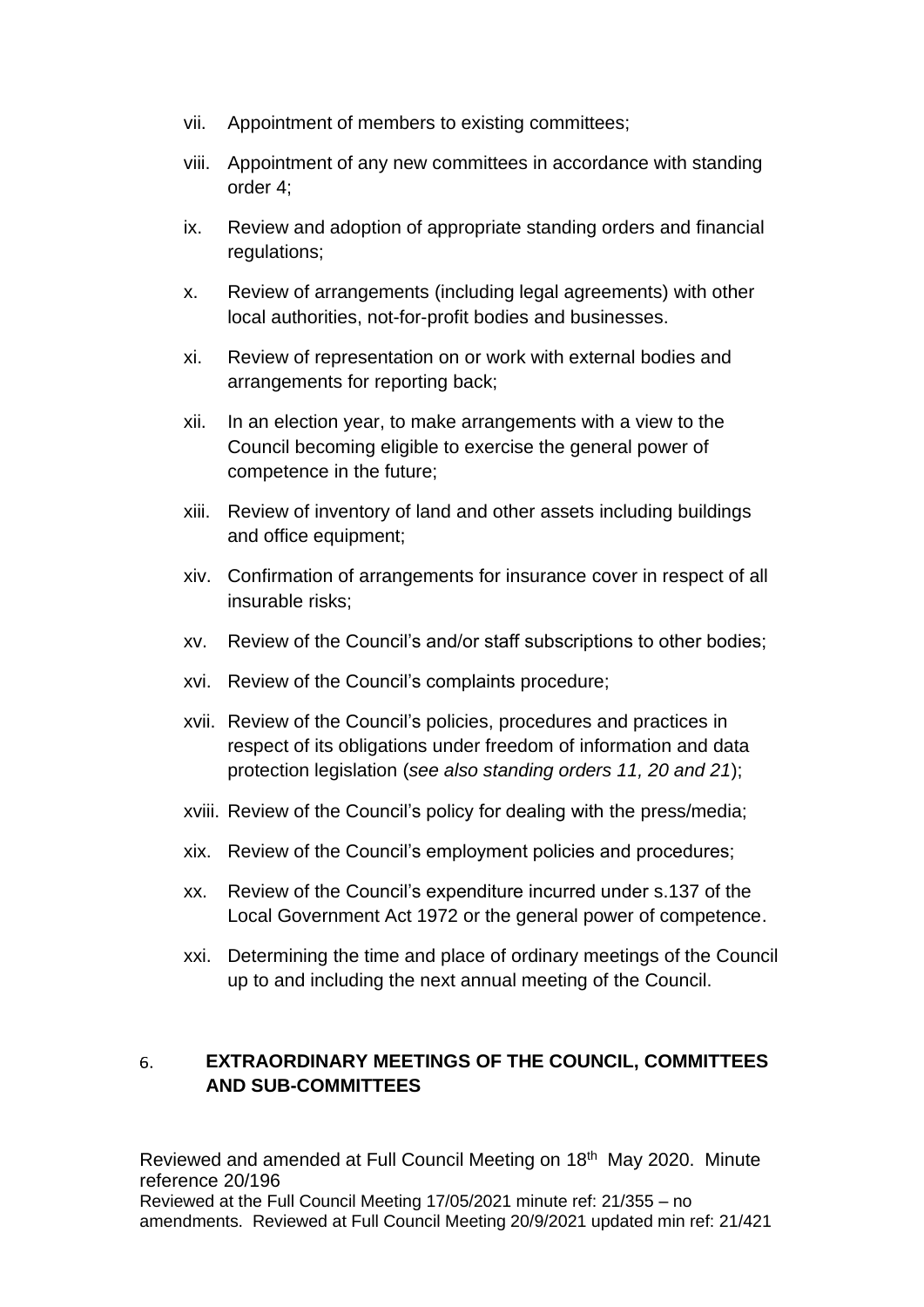- a **The Chairman of the Council may convene an extraordinary meeting of the Council at any time.**
- b **If the Chairman of the Council does not call an extraordinary meeting of the Council within seven days of having been requested in writing to do so by two councillors, any two councillors may convene an extraordinary meeting of the Council. The public notice giving the time, place and agenda for such a meeting shall be signed by the two councillors.**
- c The chairman of a committee [or a sub-committee] may convene an extraordinary meeting of the committee [or the sub-committee] at any time.
- d If the chairman of a committee [or a sub-committee] does not call an extraordinary meeting within 7 days of having been requested to do so by 2 members of the committee [or the sub-committee], any 2 members of the committee [or the sub-committee] may convene an extraordinary meeting of the committee [or a sub-committee].

#### <span id="page-13-0"></span> $7<sub>1</sub>$ **PREVIOUS RESOLUTIONS**

- a A resolution shall not be reversed within six months except either by a special motion, which requires written notice by at least 2 councillors to be given to the Proper Officer in accordance with standing order 9, or by a motion moved in pursuance of the recommendation of a committee or a sub-committee.
- b When a motion moved pursuant to standing order 7(a) has been disposed of, no similar motion may be moved for a further six months.

#### <span id="page-13-1"></span> $8<sub>1</sub>$ **VOTING ON APPOINTMENTS**

a Where more than two persons have been nominated for a position to be filled by the Council and none of those persons has received an absolute majority of votes in their favour, the name of the person having the least number of votes shall be struck off the list and a fresh vote taken. This process shall continue until a majority of votes is given in favour of one person. A tie in votes may be settled by the casting vote exercisable by the chairman of the meeting.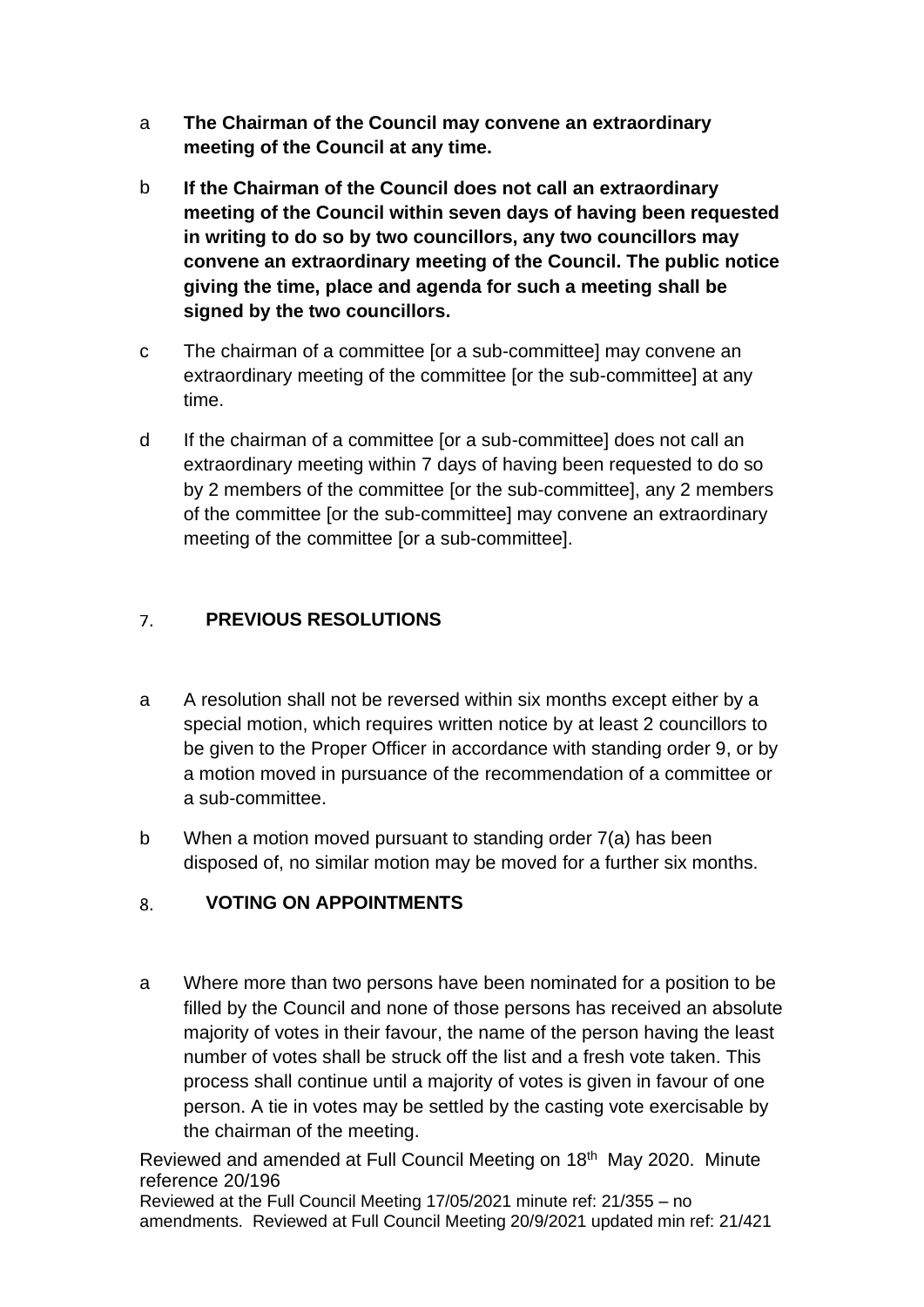### <span id="page-14-0"></span>9. **MOTIONS FOR A MEETING THAT REQUIRE WRITTEN NOTICE TO BE GIVEN TO THE PROPER OFFICER**

- a A motion shall relate to the responsibilities of the meeting for which it is tabled and in any event shall relate to the performance of the Council's statutory functions, powers and obligations or an issue which specifically affects the Council's area or its residents.
- b No motion may be moved at a meeting unless it is on the agenda and the mover has given written notice of its wording to the Proper Officer at least 7 clear days before the meeting. Clear days do not include the day of the notice or the day of the meeting.
- c The Proper Officer may, before including a motion on the agenda received in accordance with standing order 9(b), correct obvious grammatical or typographical errors in the wording of the motion.
- d If the Proper Officer considers the wording of a motion received in accordance with standing order 9(b) is not clear in meaning, the motion shall be rejected until the mover of the motion resubmits it, so that it can be understood, in writing, to the Proper Officer at least 5 clear days before the meeting.
- e If the wording or subject of a proposed motion is considered improper, the Proper Officer shall consult with the chairman of the forthcoming meeting or, as the case may be, the councillors who have convened the meeting, to consider whether the motion shall be included in the agenda or rejected.
- f The decision of the Proper Officer as to whether or not to include the motion on the agenda shall be final.
- g Motions received shall be recorded and numbered in the order that they are received.
- h Motions rejected shall be recorded with an explanation by the Proper Officer of the reason for rejection.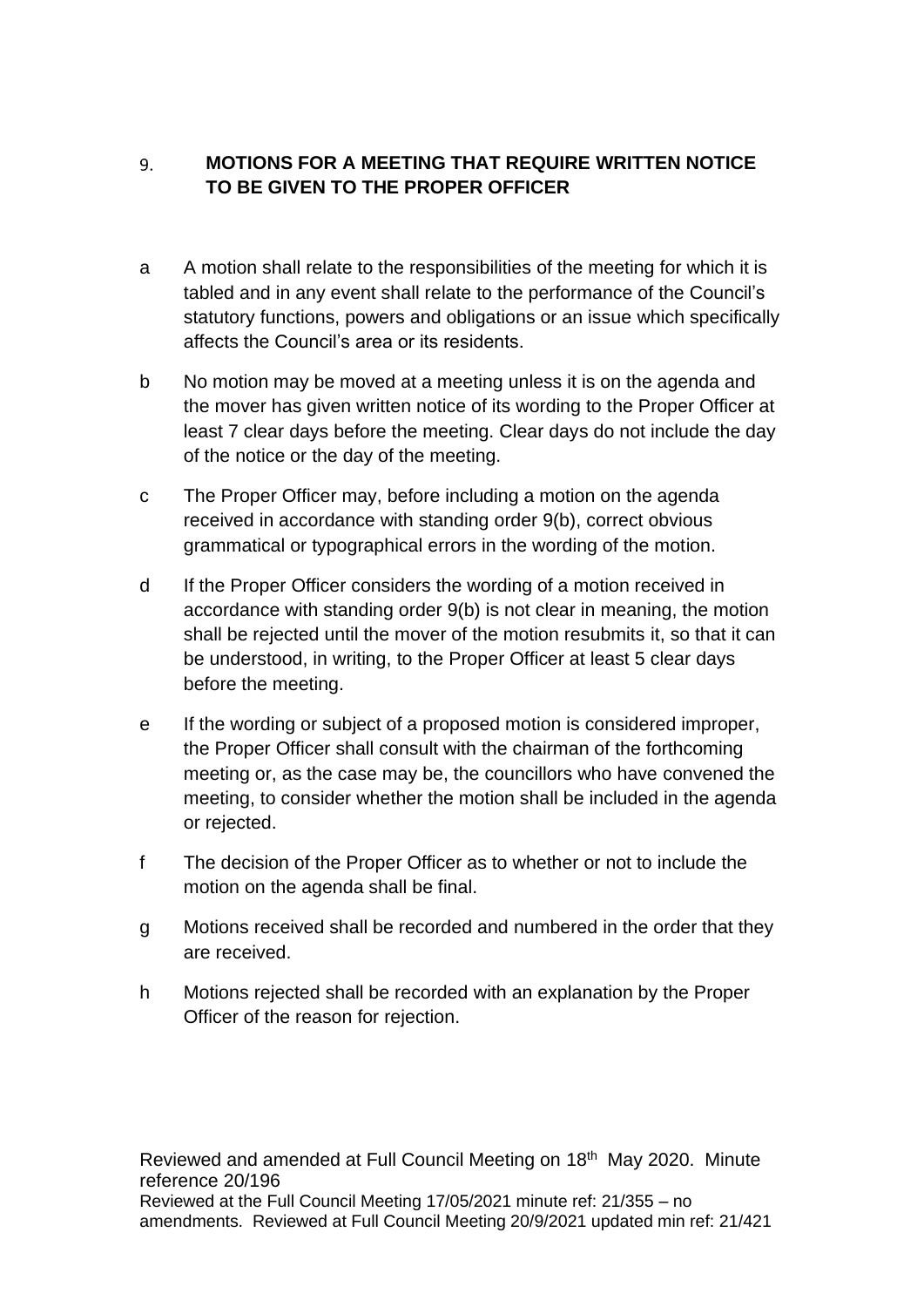### <span id="page-15-0"></span>**MOTIONS AT A MEETING THAT DO NOT REQUIRE WRITTEN**  10. **NOTICE**

- a The following motions may be moved at a meeting without written notice to the Proper Officer:
	- i. to correct an inaccuracy in the draft minutes of a meeting;
	- ii. to move to a vote;
	- iii. to defer consideration of a motion;
	- iv. to refer a motion to a particular committee or sub-committee;
	- v. to appoint a person to preside at a meeting;
	- vi. to change the order of business on the agenda;
	- vii. to proceed to the next business on the agenda;
	- viii. to require a written report;
	- ix. to appoint a committee or sub-committee and their members;
	- x. to extend the time limits for speaking;
	- xi. to exclude the press and public from a meeting in respect of confidential or other information which is prejudicial to the public interest;
	- xii. to not hear further from a councillor or a member of the public;
	- xiii. to exclude a councillor or member of the public for disorderly conduct;
	- xiv. to temporarily suspend the meeting;
	- xv. to suspend a particular standing order (unless it reflects mandatory statutory or legal requirements);
	- xvi. to adjourn the meeting; or
	- xvii. to close the meeting.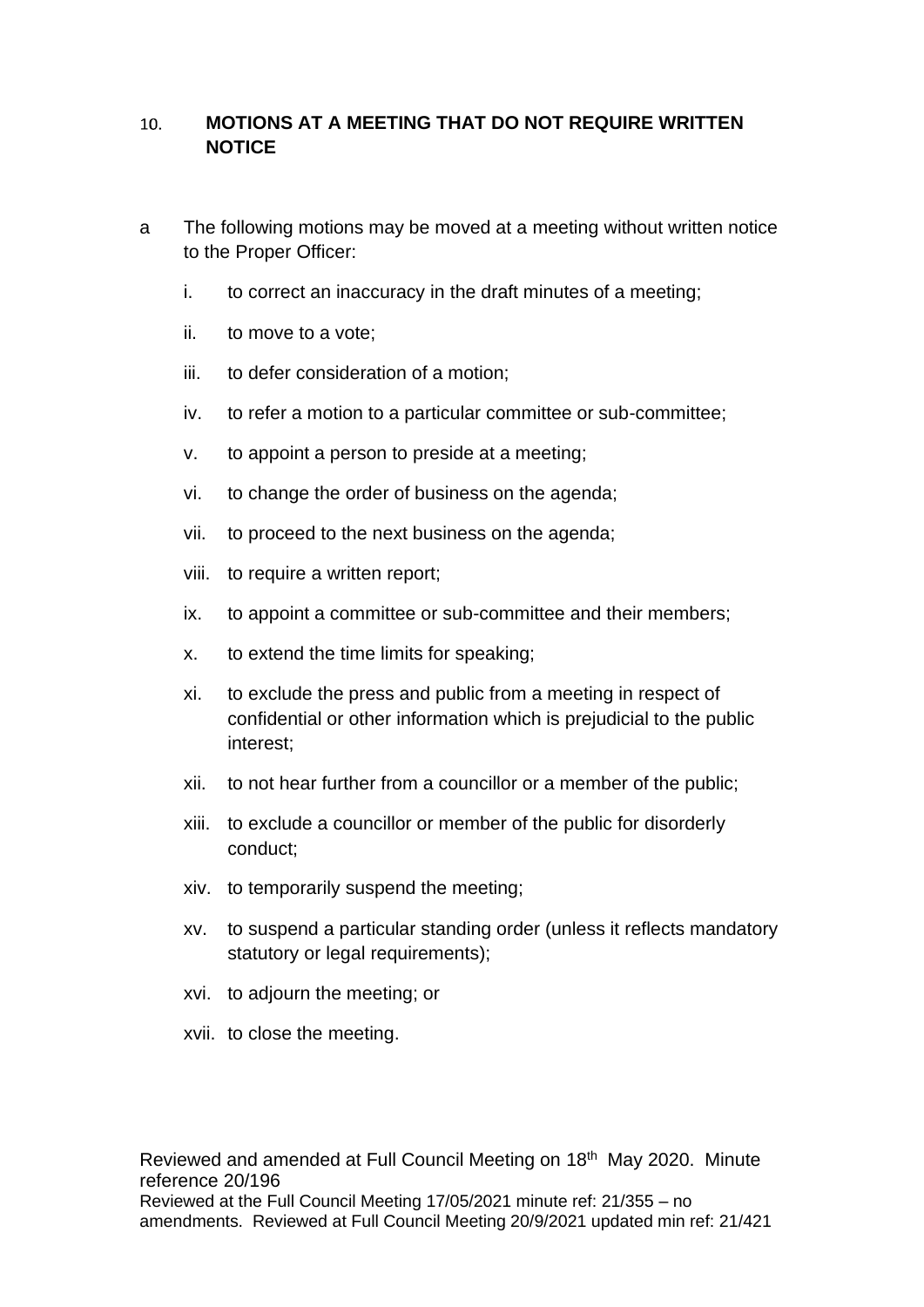#### <span id="page-16-0"></span>11. **MANAGEMENT OF INFORMATION**

*See also standing order 20.*

- a **The Council shall have in place and keep under review, technical and organisational measures to keep secure information (including personal data) which it holds in paper and electronic form. Such arrangements shall include deciding who has access to personal data and encryption of personal data.**
- b **The Council shall have in place, and keep under review, policies for the retention and safe destruction of all information (including personal data) which it holds in paper and electronic form. The Council's retention policy shall confirm the period for which information (including personal data) shall be retained or if this is not possible the criteria used to determine that period (e.g. the Limitation Act 1980).**
- c **The agenda, papers that support the agenda and the minutes of a meeting shall not disclose or otherwise undermine confidential information or personal data without legal justification.**
- d **Councillors, staff, the Council's contractors and agents shall not disclose confidential information or personal data without legal justification.**

#### <span id="page-16-1"></span> $12<sub>1</sub>$ **DRAFT MINUTES**

Full Council meetings Committee meetings Sub-committee meetings **•** 

- a If the draft minutes of a preceding meeting have been served on
- councillors with the agenda to attend the meeting at which they are
- due to be approved for accuracy, they shall be taken as read.
- b There shall be no discussion about the draft minutes of a preceding
- meeting except in relation to their accuracy. A motion to correct an
- inaccuracy in the draft minutes shall be moved in accordance with

Reviewed and amended at Full Council Meeting on 18<sup>th</sup> May 2020. Minute reference 20/196

Reviewed at the Full Council Meeting 17/05/2021 minute ref: 21/355 – no amendments. Reviewed at Full Council Meeting 20/9/2021 updated min ref: 21/421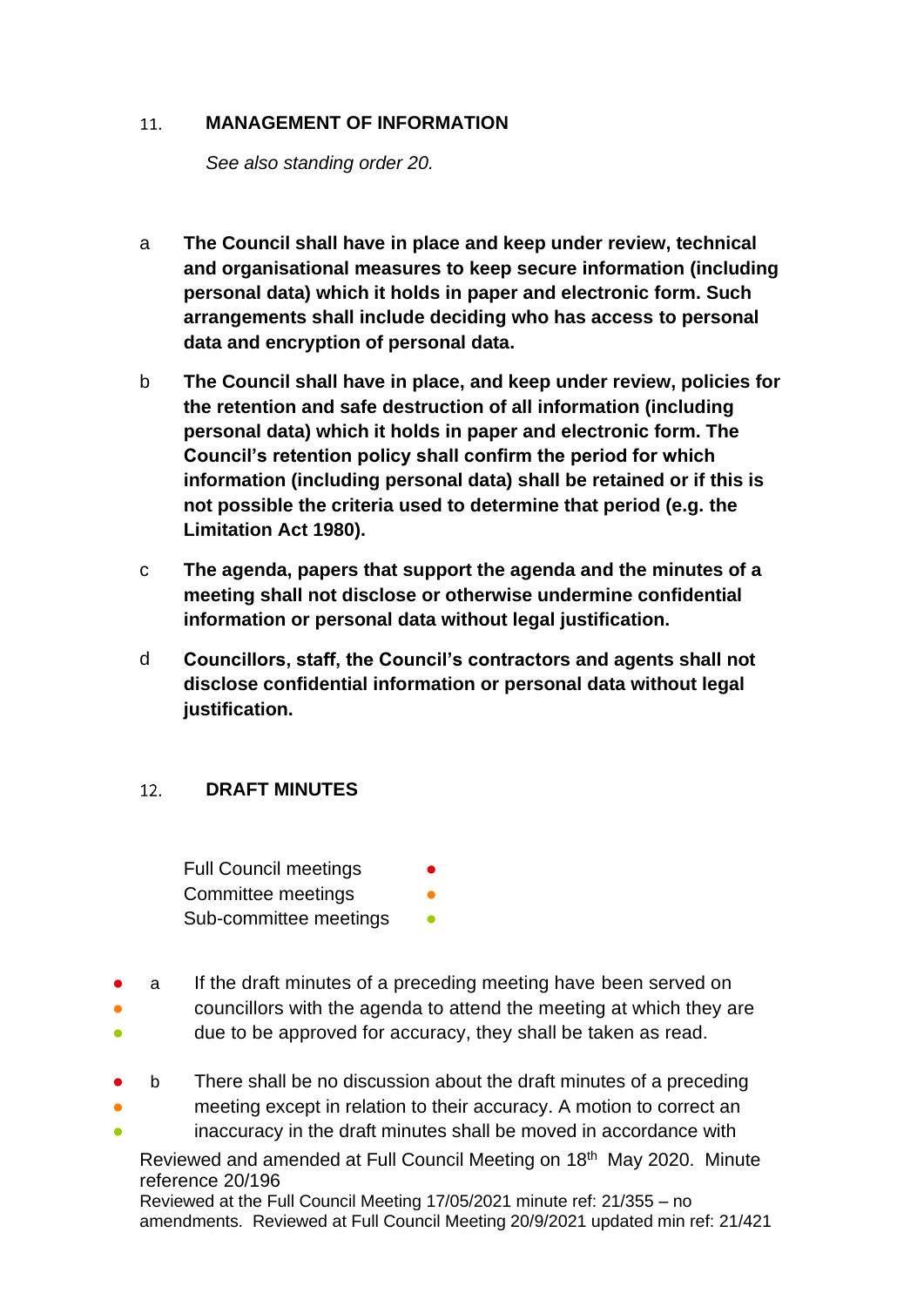standing order 10(a)(i).

- c The accuracy of draft minutes, including any amendment(s) made to
- them, shall be confirmed by resolution and shall be signed by the
- chairman of the meeting and stand as an accurate record of the meeting to which the minutes relate.
- 。<br>● d If the chairman of the meeting does not consider the minutes to be an
- ● accurate record of the meeting to which they relate, he shall sign the minutes and include a paragraph in the following terms or to the same effect:

"The chairman of this meeting does not believe that the minutes of the meeting of the ( ) held on [date] in respect of ( ) were a correct record but his view was not upheld by the meeting and the minutes are confirmed as an accurate record of the proceedings."

- e **If the Council's gross annual income or expenditure (whichever**
- ● **is higher) does not exceed £25,000, it shall publish draft minutes on a website which is publicly accessible and free of charge not later than one month after the meeting has taken place.**
	- f Subject to the publication of draft minutes in accordance with standing order 12(e) and standing order 20(a) and following a resolution which confirms the accuracy of the minutes of a meeting, the draft minutes or recordings of the meeting for which approved minutes exist shall be destroyed.

#### <span id="page-17-0"></span>**CODE OF CONDUCT AND DISPENSATIONS**  $13.$

*See also standing order 3(u).*

- a All councillors and non-councillors with voting rights shall observe the code of conduct adopted by the Council.
- b Unless he/she has been granted a dispensation, a councillor or noncouncillor with voting rights shall withdraw from a meeting when it is considering a matter in which he/she has a disclosable pecuniary interest. He/she may return to the meeting after it has considered the matter in which he/she had the interest.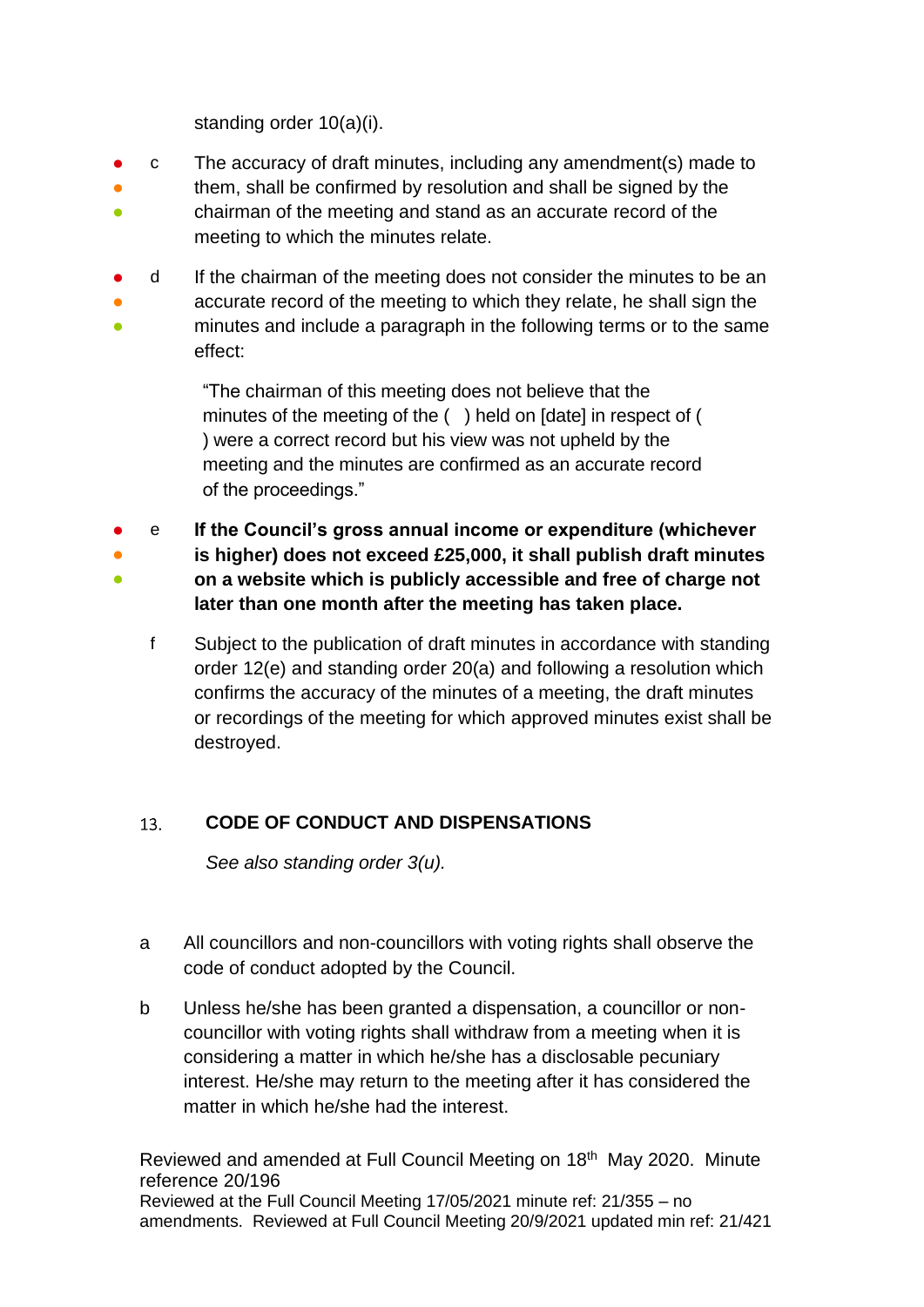- c Unless he/she has been granted a dispensation, a councillor or noncouncillor with voting rights shall withdraw from a meeting when it is considering a matter in which he/she has another interest if so required by the Council's code of conduct. He/she may return to the meeting after it has considered the matter in which he/she had the interest.
- d **Dispensation requests shall be in writing and submitted to the Proper Officer** as soon as possible before the meeting, or failing that, at the start of the meeting for which the dispensation is required.
- e A decision as to whether to grant a dispensation shall be made by the Council, or committee or sub-committee for which the dispensation is required and that decision is final.
- f A dispensation request shall confirm:
	- i. the description and the nature of the disclosable pecuniary interest or other interest to which the request for the dispensation relates;
	- ii. whether the dispensation is required to participate at a meeting in a discussion only or a discussion and a vote;
	- iii. the date of the meeting or the period (not exceeding four years) for which the dispensation is sought; and
	- iv. an explanation as to why the dispensation is sought.
- g Subject to standing orders 13(d) and (f), a dispensation request shall be considered at the beginning of the meeting of the Council, or committee or sub-committee for which the dispensation is required.
- **h A dispensation may be granted in accordance with standing order 13(e) if having regard to all relevant circumstances any of the following apply:**
	- **i. without the dispensation the number of persons prohibited from participating in the particular business would be so great a proportion of the meeting transacting the business as to impede the transaction of the business;**
	- **ii. granting the dispensation is in the interests of persons living in the Council's area; or**
	- **iii. it is otherwise appropriate to grant a dispensation.**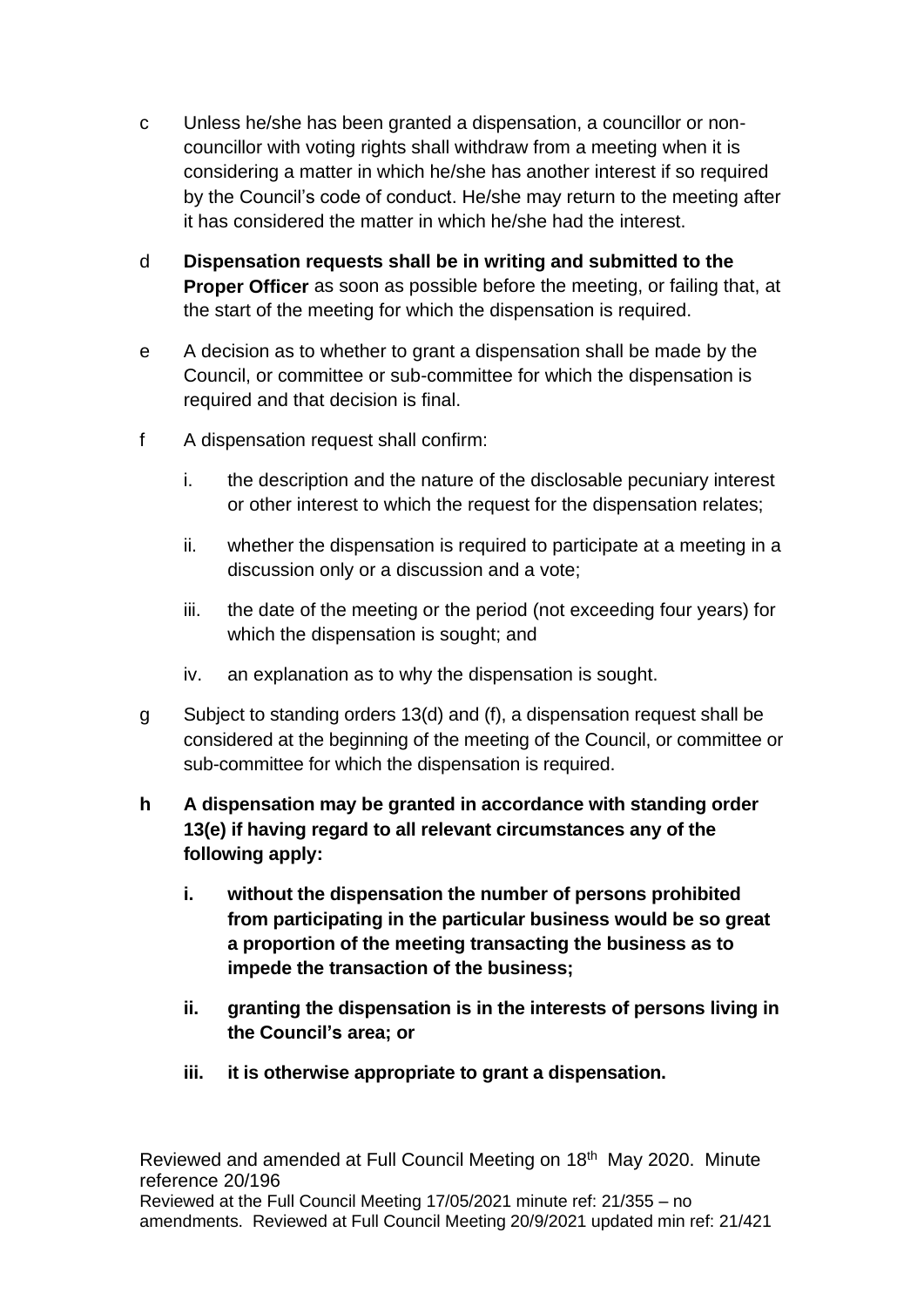#### <span id="page-19-0"></span>**CODE OF CONDUCT COMPLAINTS**  14.

- a Upon notification by the District or Unitary Council that it is dealing with a complaint that a councillor or non-councillor with voting rights has breached the Council's code of conduct, the Proper Officer shall, subject to standing order 11, report this to the Council.
- b Where the notification in standing order 14(a) relates to a complaint made by the Proper Officer, the Proper Officer shall notify the Chairman of Council of this fact, and the Chairman shall nominate another staff member to assume the duties of the Proper Officer in relation to the complaint until it has been determined and the Council has agreed what action, if any, to take in accordance with standing order 14(d).
- c The Council may:
	- i. provide information or evidence where such disclosure is necessary to investigate the complaint or is a legal requirement;
	- ii. seek information relevant to the complaint from the person or body with statutory responsibility for investigation of the matter;
- d **Upon notification by the District or Unitary Council that a councillor or non-councillor with voting rights has breached the Council's code of conduct, the Council shall consider what, if any, action to take against him/her. Such action excludes disqualification or suspension from office.**

#### <span id="page-19-1"></span>**PROPER OFFICER**   $15.$

- a The Proper Officer shall be either (i) the clerk or (ii) other staff member(s) nominated by the Council to undertake the work of the Proper Officer when the Proper Officer is absent.
- b The Proper Officer shall:
	- i. **at least three clear days before a meeting of the council, a committee** or a sub-committee**,**
		- **serve on councillors by delivery or post at their residences or by email authenticated in such manner as the Proper**

Reviewed and amended at Full Council Meeting on 18<sup>th</sup> May 2020. Minute reference 20/196

Reviewed at the Full Council Meeting 17/05/2021 minute ref: 21/355 – no amendments. Reviewed at Full Council Meeting 20/9/2021 updated min ref: 21/421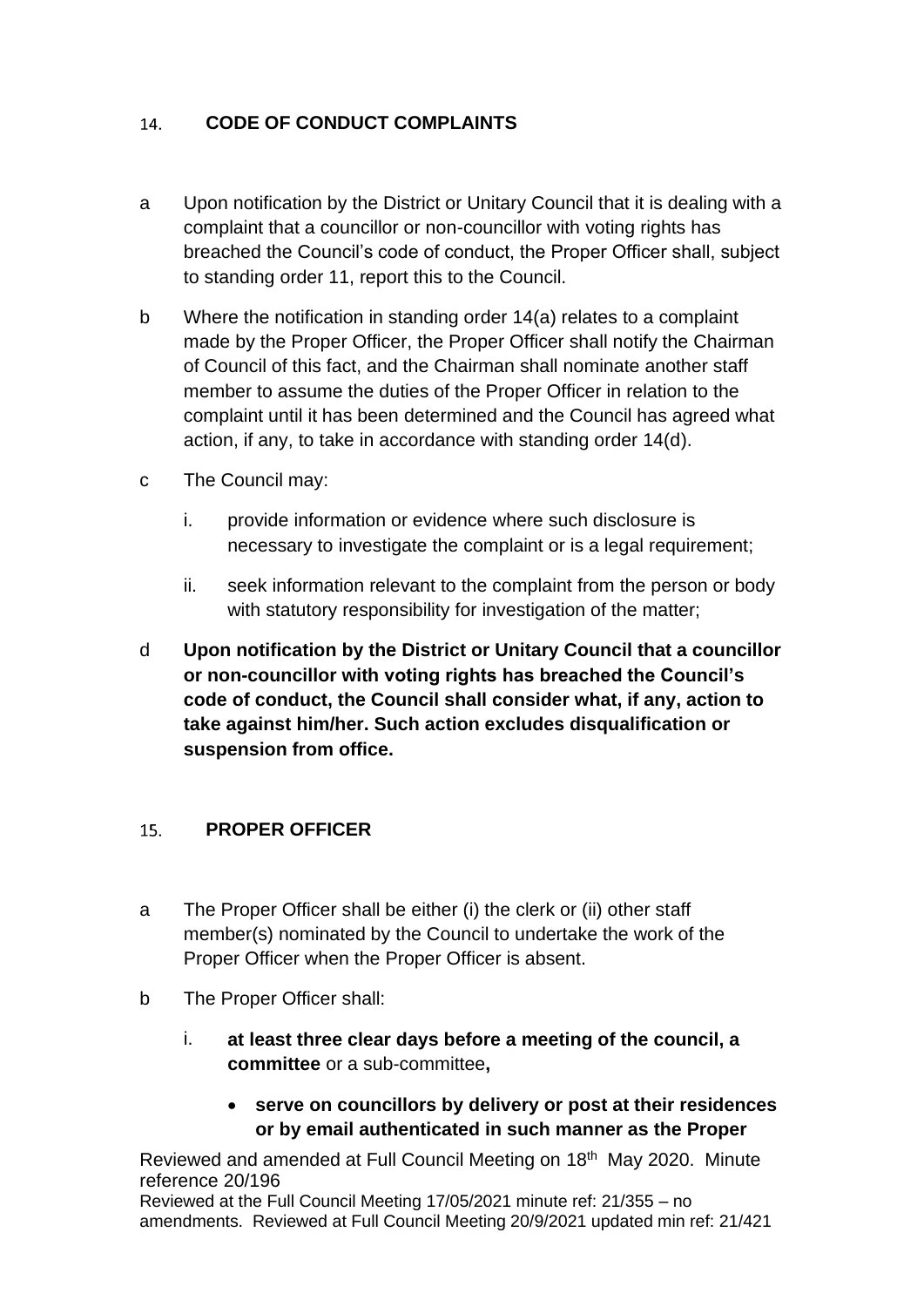**Officer thinks fit, a signed summons confirming the time, place and the agenda (provided the councillor has consented to service by email), and**

• **Provide, in a conspicuous place, public notice of the time, place and agenda (provided that the public notice with agenda of an extraordinary meeting of the Council convened by councillors is signed by them).**

*See standing order 3(b) for the meaning of clear days for a meeting of a full council and standing order 3(c) for the meaning of clear days for a meeting of a committee;*

- ii. subject to standing order 9, include on the agenda all motions in the order received unless a councillor has given written notice at least 5 days before the meeting confirming his withdrawal of it;
- iii. **convene a meeting of the Council for the election of a new Chairman of the Council, occasioned by a casual vacancy in his office;**
- iv. **facilitate inspection of the minute book by local government electors;**
- v. **receive and retain copies of byelaws made by other local authorities;**
- vi. hold acceptance of office forms from councillors;
- vii. hold a copy of every councillor's register of interests;
- viii. assist with responding to requests made under freedom of information legislation and rights exercisable under data protection legislation, in accordance with the Council's relevant policies and procedures;
- ix. liaise, as appropriate, with the Council's Data Protection Officer;
- x. receive and send general correspondence and notices on behalf of the Council except where there is a resolution to the contrary;
- xi. assist in the organisation of, storage of, access to, security of and destruction of information held by the Council in paper and electronic form subject to the requirements of data protection and freedom of information legislation and other legitimate requirements (e.g. the Limitation Act 1980);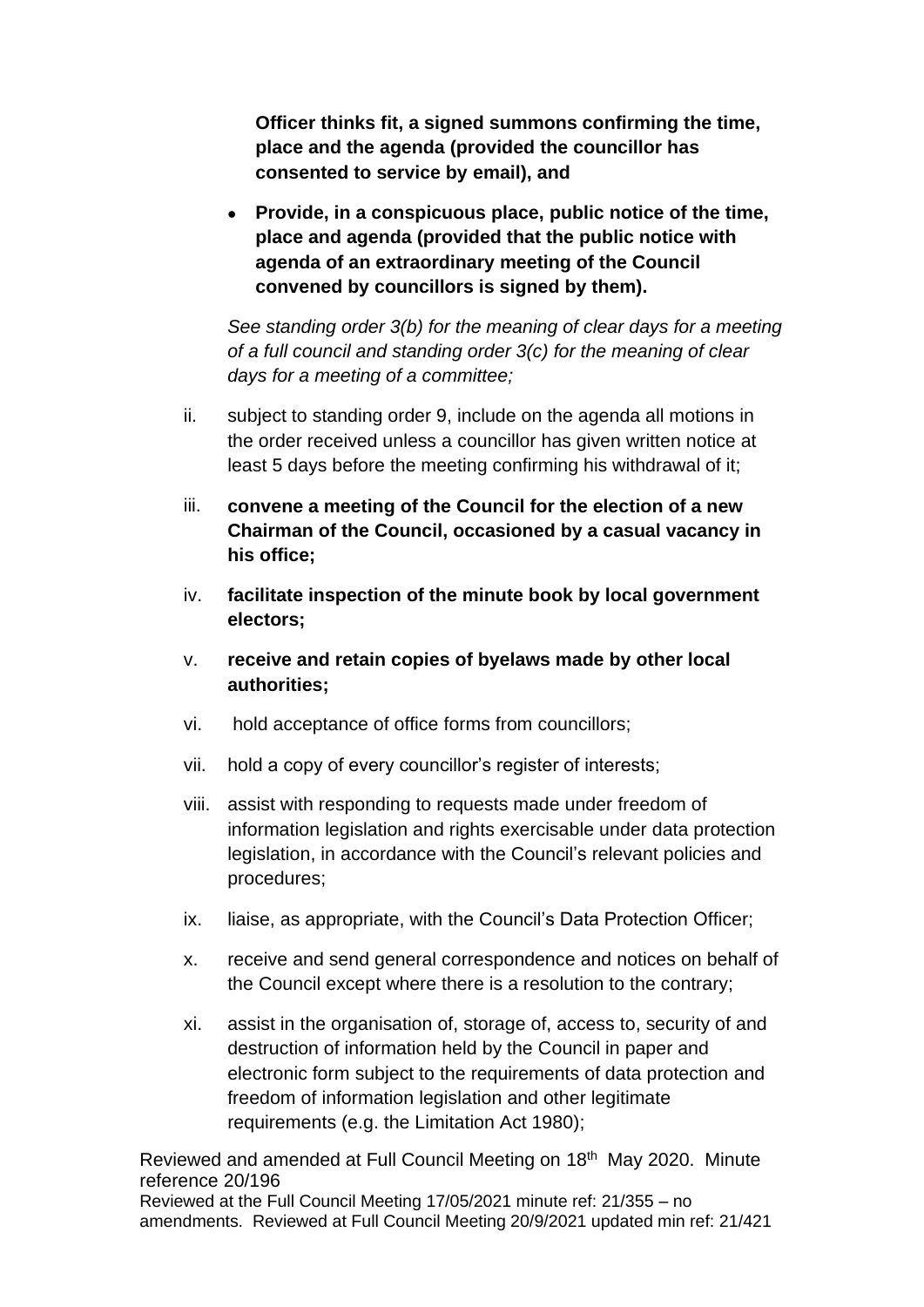- xii. arrange for legal deeds to be executed; (*see also standing order 23);*
- xiii. arrange or manage the prompt authorisation, approval, and instruction regarding any payments to be made by the Council in accordance with its financial regulations;
- xiv. record every planning application notified to the Council and the Council's response to the local planning authority in a book for such purpose;
- xv. refer a planning application received by the Council to the Chairman of the Planning Committee within two working days of receipt to facilitate an extraordinary meeting if the nature of a planning application requires consideration before the next ordinary meeting of Planning Committee;
- xvi. manage access to information about the Council via the publication scheme; and
- xvii. retain custody of the seal of the Council which shall not be used without a resolution to that effect. (s*ee also standing order 23).*

#### <span id="page-21-0"></span>16. **RESPONSIBLE FINANCIAL OFFICER**

a The Council shall appoint appropriate staff member(s) to undertake the work of the Responsible Financial Officer when the Responsible Financial Officer is absent.

#### <span id="page-21-1"></span>**ACCOUNTS AND ACCOUNTING STATEMENTS**  $17.$

- a "Proper practices" in standing orders refer to the most recent version of "Governance and Accountability for Local Councils – a Practitioners' Guide".
- b All payments by the Council shall be authorised, approved and paid in accordance with the law, proper practices and the Council's financial regulations.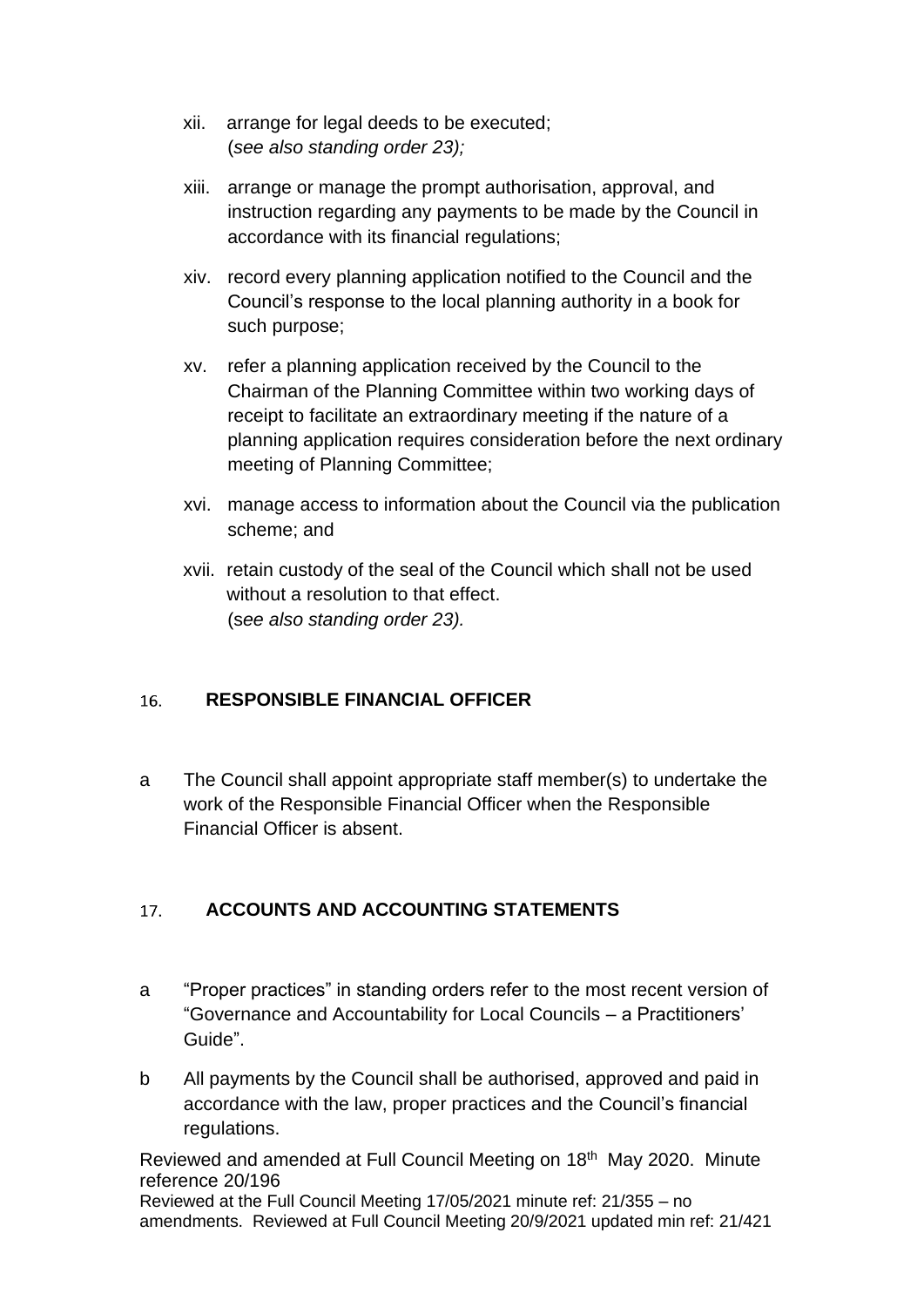- c The Responsible Financial Officer shall supply to each councillor as soon as practicable after 30 June, 30 September and 31 December in each year a statement to summarise:
	- i. the Council's receipts and payments (or income and expenditure) for each quarter;
	- ii. the Council's aggregate receipts and payments (or income and expenditure) for the year to date;
	- iii. the balances held at the end of the quarter being reported and

which includes a comparison with the budget for the financial year and highlights any actual or potential overspends.

- d As soon as possible after the financial year end at 31 March, the Responsible Financial Officer shall provide:
	- i. each councillor with a statement summarising the Council's receipts and payments (or income and expenditure) for the last quarter and the year to date for information; and
	- ii. to the Council the accounting statements for the year in the form of Section 2 of the annual governance and accountability return, as required by proper practices, for consideration and approval.
- e The year-end accounting statements shall be prepared in accordance with proper practices and apply the form of accounts determined by the Council (receipts and payments, or income and expenditure) for the year to 31 March. A completed draft annual governance and accountability return shall be presented to all councillors at least 14 days prior to anticipated approval by the Council. The annual governance and accountability return of the Council, which is subject to external audit, including the annual governance statement, shall be presented to the Council for consideration and formal approval before 30 June.

#### <span id="page-22-0"></span>**FINANCIAL CONTROLS AND PROCUREMENT** 18.

a. The Council shall consider and approve financial regulations drawn up by the Finance Committee, which shall include detailed arrangements in respect of the following:

Reviewed and amended at Full Council Meeting on 18<sup>th</sup> May 2020. Minute reference 20/196 Reviewed at the Full Council Meeting 17/05/2021 minute ref: 21/355 – no i. the keeping of accounting records and systems of internal controls;

amendments. Reviewed at Full Council Meeting 20/9/2021 updated min ref: 21/421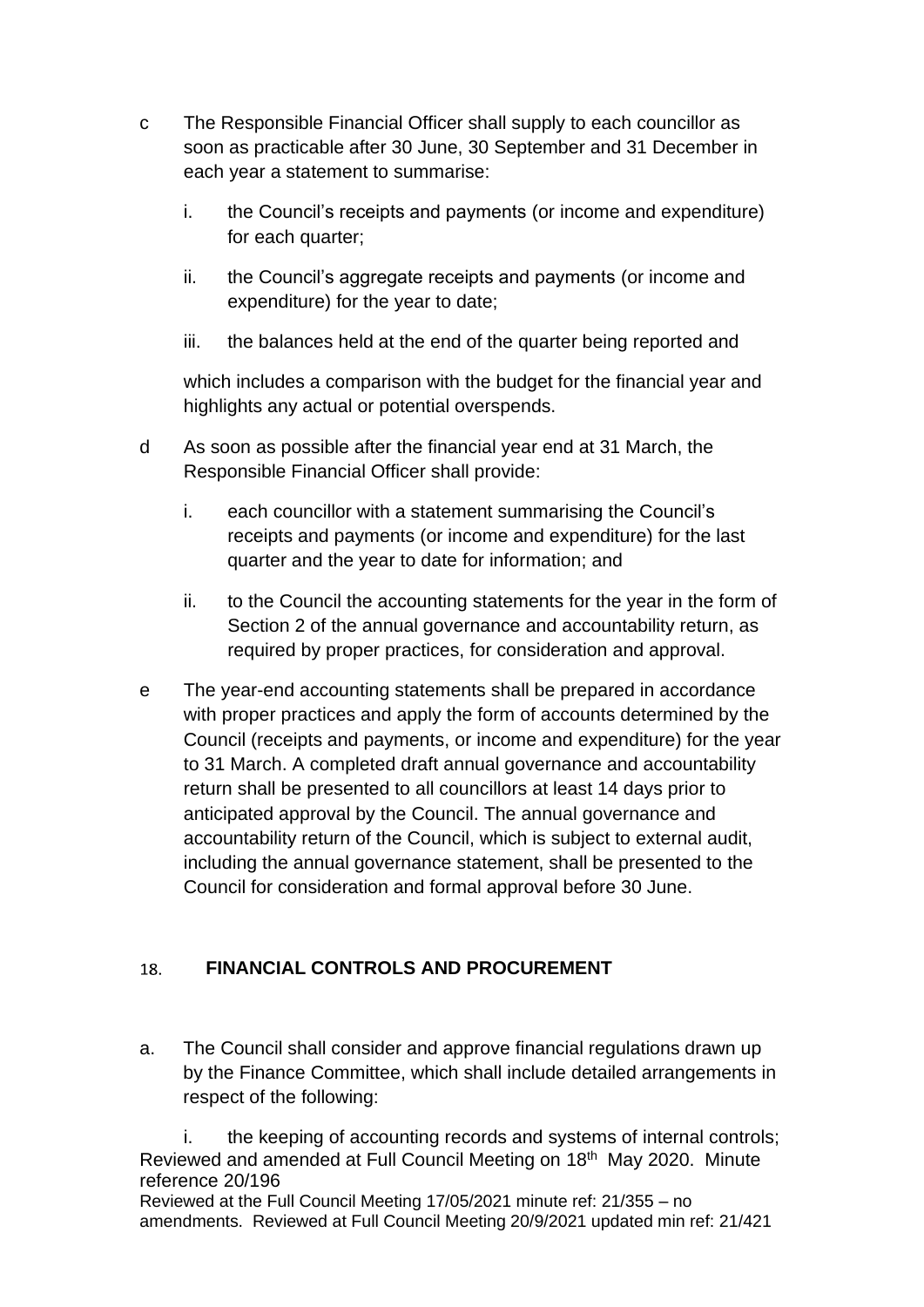- ii. the assessment and management of financial risks faced by the Council;
- iii. the work of the independent internal auditor in accordance with proper practices and the receipt of regular reports from the internal auditor, which shall be required at least annually;
- iv. the inspection and copying by councillors and local electors of the Council's accounts and/or orders of payments; and
- v. whether contracts with an estimated value below **£25,000** due to special circumstances are exempt from a tendering process or procurement exercise.
- b. Financial regulations shall be reviewed regularly and at least annually for fitness of purpose.
- c. **A public contract regulated by the Public Contracts Regulations 2015 with an estimated value in excess of £25,000 but less than the relevant thresholds in standing order 18(f) is subject to Regulations 109-114 of the Public Contracts Regulations 2015 which include a requirement on the Council to advertise the contract opportunity on the Contracts Finder website regardless of what other means it uses to advertise the opportunity unless it proposes to use an existing list of suppliers (framework agreement).**
- d. Subject to additional requirements in the financial regulations of the Council, the tender process for contracts for the supply of goods, materials, services or the execution of works shall include, as a minimum, the following steps:
	- i. a specification for the goods, materials, services or the execution of works shall be drawn up;
	- ii. an invitation to tender shall be drawn up to confirm (i) the Council's specification (ii) the time, date and address for the submission of tenders (iii) the date of the Council's written response to the tender and (iv) the prohibition on prospective contractors contacting councillors or staff to encourage or support their tender outside the prescribed process;
	- iii. the invitation to tender shall be advertised in a local newspaper and in any other manner that is appropriate;
	- iv. tenders are to be submitted in writing in a sealed marked envelope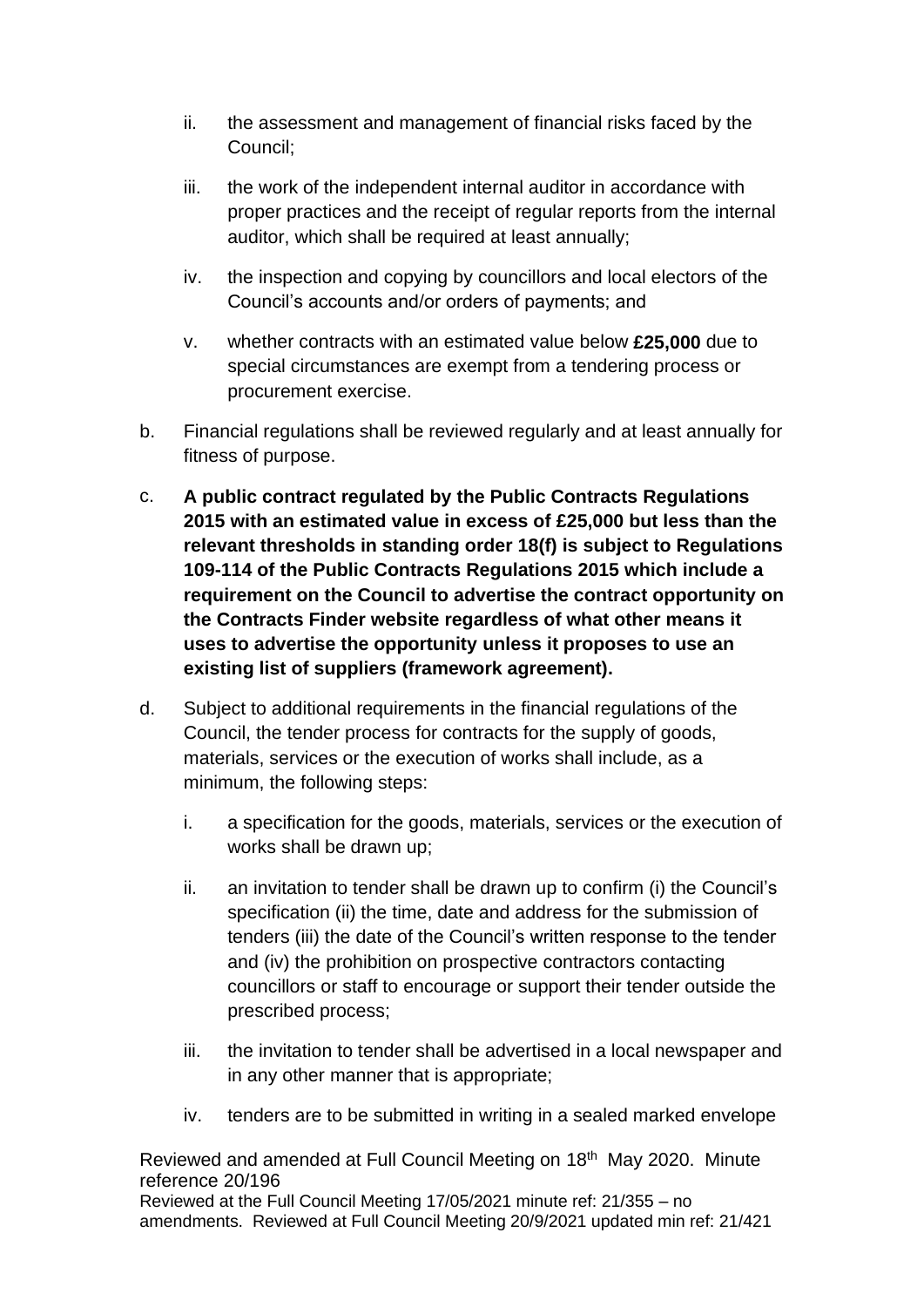addressed to the Proper Officer;

- v. tenders shall be opened by the Proper Officer in the presence of at least one councillor after the deadline for submission of tenders has passed;
- vi. tenders are to be reported to and considered by the appropriate meeting of the Council or a committee or sub-committee with delegated responsibility.
- e. Neither the Council, nor a committee or a sub-committee with delegated responsibility for considering tenders, is bound to accept the lowest value tender.
- f. **A public contract regulated by the Public Contracts Regulations 2015 with an estimated value in excess of £181,302 for a public service or supply contract or in excess of £4,551,413 for a public works contract (or other thresholds determined by the European Commission every two years and published in the Official Journal of the European Union (OJEU)) shall comply with the relevant procurement procedures and other requirements in the Public Contracts Regulations 2015 which include advertising the contract opportunity on the Contracts Finder website and in OJEU.**
- g. **A public contract in connection with the supply of gas, heat, electricity, drinking water, transport services, or postal services to the public; or the provision of a port or airport; or the exploration for or extraction of gas, oil or solid fuel with an estimated value in excess of £363,424 for a supply, services or design contract; or in excess of £4,551,413 for a works contract; or £820,370 for a social and other specific services contract (or other thresholds determined by the European Commission every two years and published in OJEU) shall comply with the relevant procurement procedures and other requirements in the Utilities Contracts Regulations 2016.**

#### <span id="page-24-0"></span>**HANDLING STAFF MATTERS**  $19<sub>1</sub>$

a A matter personal to a member of staff that is being considered by a meeting of the staffing committee is subject to standing order 11.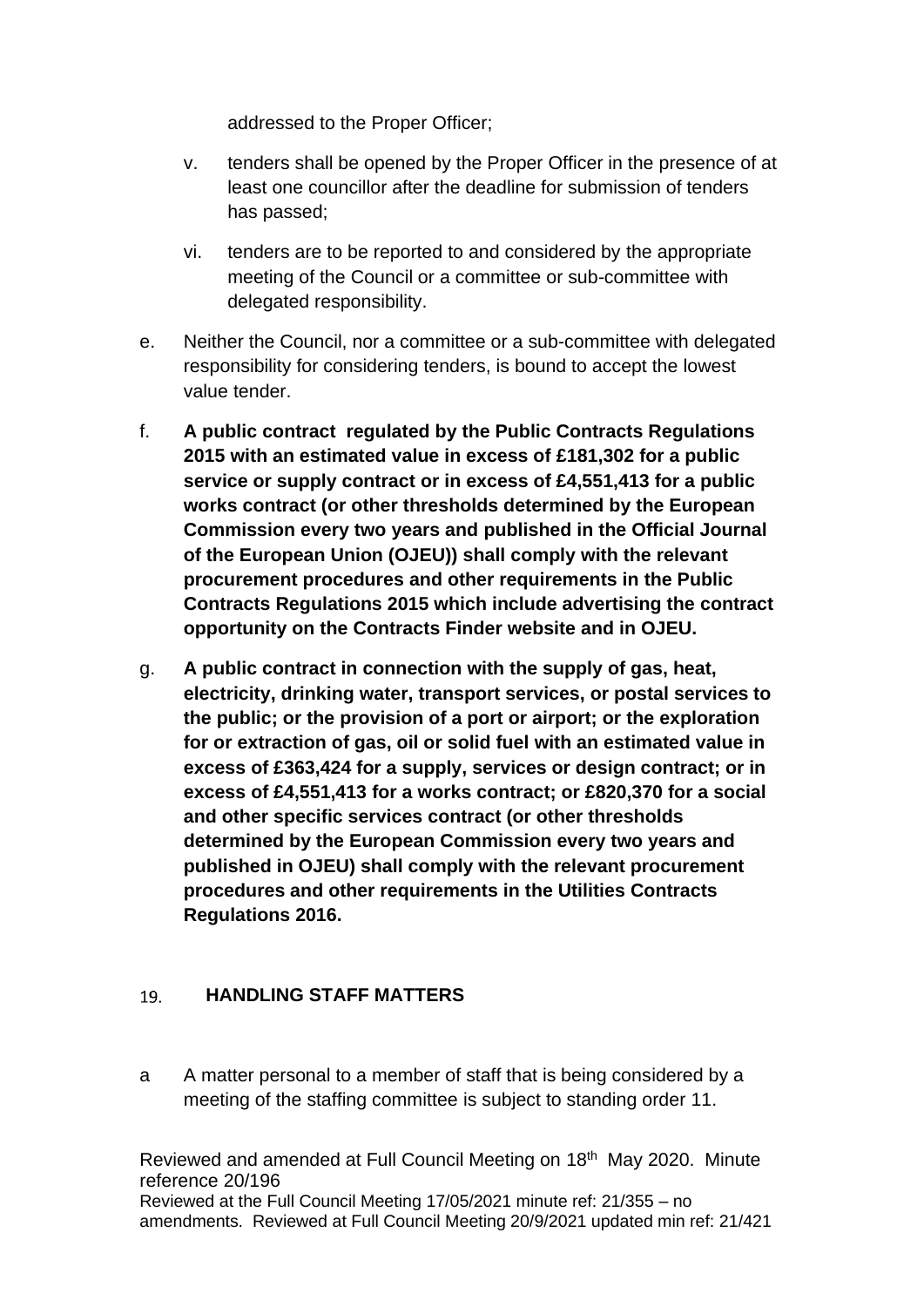- b Subject to the Council's policy regarding absences from work, the Council's most senior member of staff shall notify the chairman of the staffing committee of absence occasioned by illness or other reason and that person shall report such absence to the staffing committee at its next meeting.
- c The chairman of the staffing committee shall upon a resolution conduct a review of the performance and annual appraisal of the work of the member of staff's job title. The reviews and appraisal shall be reported in writing and are subject to approval by resolution by the staffing committee.
- d Subject to the Council's policy regarding the handling of grievance matters, the Council's most senior member of staff (or other members of staff) shall contact the chairman of the staffing committee in respect of an informal or formal grievance matter, and this matter shall be reported back and progressed by resolution of the staffing committee.
- e Subject to the Council's policy regarding the handling of grievance matters, if an informal or formal grievance matter raised by a member of staff relates to the chairman of the staffing committee, this shall be communicated to another member of the staffing committee, and the matter shall be reported back and progressed by resolution of the staffing committee
- f Any persons responsible for all or part of the management of staff shall treat as confidential the written records of all meetings relating to their performance, capabilities, grievance or disciplinary matters.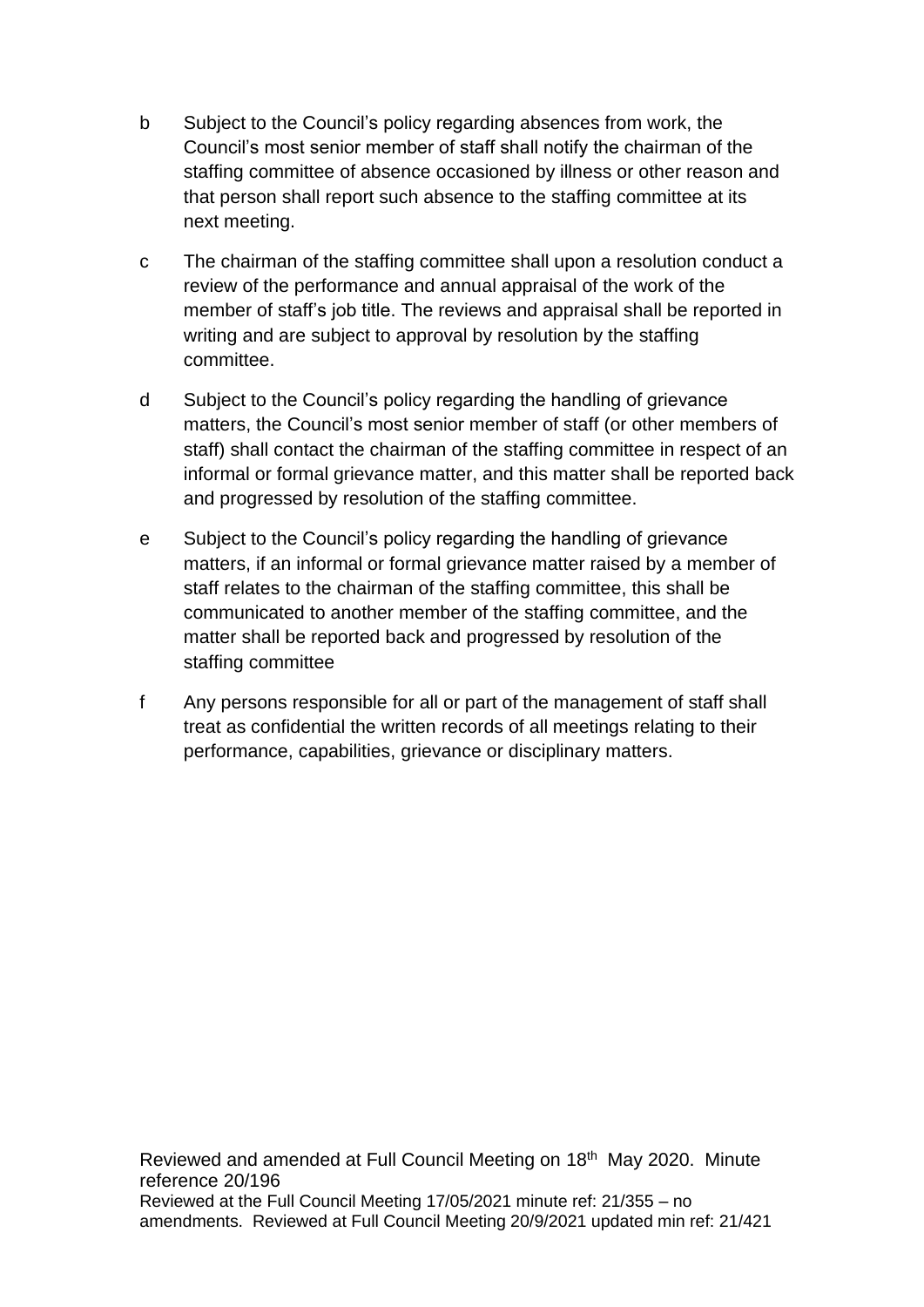g In accordance with standing order 11(a), persons with line management responsibilities shall have access to staff records referred to in standing order 19(f).

#### <span id="page-26-0"></span> $20<sub>1</sub>$ **RESPONSIBILITIES TO PROVIDE INFORMATION**

*See also standing order 21.*

- a **In accordance with freedom of information legislation, the Council shall publish information in accordance with its publication scheme and respond to requests for information held by the Council.**
- b. *If gross annual income or expenditure (whichever is the higher) exceeds £200,000* **the Council, shall publish information in accordance with the requirements of the Local Government (Transparency Requirements) (England) Regulations 2015**.

## <span id="page-26-1"></span>**RESPONSIBILITIES UNDER DATA PROTECTION**

## **LEGISLATION**

(Below is not an exclusive list).

*See also standing order 11.*

- a **The Council may appoint a Data Protection Officer.**
- b **The Council shall have policies and procedures in place to respond to an individual exercising statutory rights concerning his personal data.**
- c **The Council shall have a written policy in place for responding to and managing a personal data breach.**
- d **The Council shall keep a record of all personal data breaches comprising the facts relating to the personal data breach, its effects and the remedial action taken.**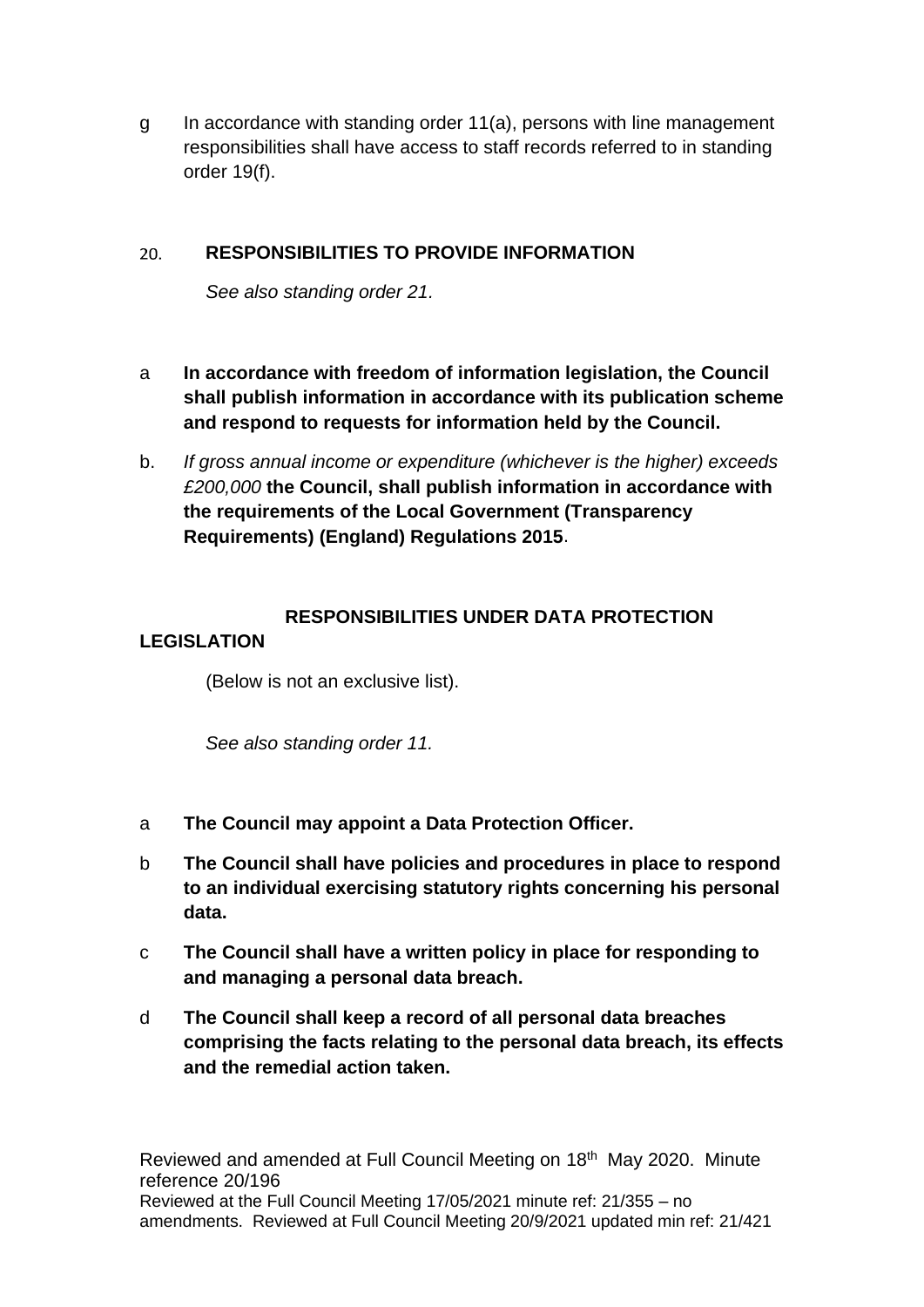- e **The Council shall ensure that information communicated in its privacy notice(s) is in an easily accessible and available form and kept up to date.**
- f **The Council shall maintain a written record of its processing activities.**

#### <span id="page-27-0"></span> $21.$ **RELATIONS WITH THE PRESS/MEDIA**

a Requests from the press or other media for an oral or written comment or statement from the Council, its councillors or staff shall be handled in accordance with the Council's policy in respect of dealing with the press and/or other media.

#### <span id="page-27-1"></span> $22.$ **EXECUTION AND SEALING OF LEGAL DEEDS**

*See also standing orders 15(b)(xii) and (xvii).*

- a A legal deed shall not be executed on behalf of the Council unless authorised by a resolution.
- b **Subject to standing order 23(a), the Council's common seal shall alone be used for sealing a deed required by law. It shall be applied by the Proper Officer in the presence of two councillors who shall sign the deed as witnesses.**

### <span id="page-27-2"></span>**COMMUNICATING WITH DISTRICT AND COUNTY OR UNITARY**  23. **COUNCILLORS**

- a An invitation to attend a meeting of the Council shall be sent, together with the agenda, to the ward councillor(s) of the District and County representing the area of the Council.
- b Unless the Council determines otherwise, a copy of each letter sent to the District and County Council shall be sent to the ward councillor(s) representing the area of the Council.